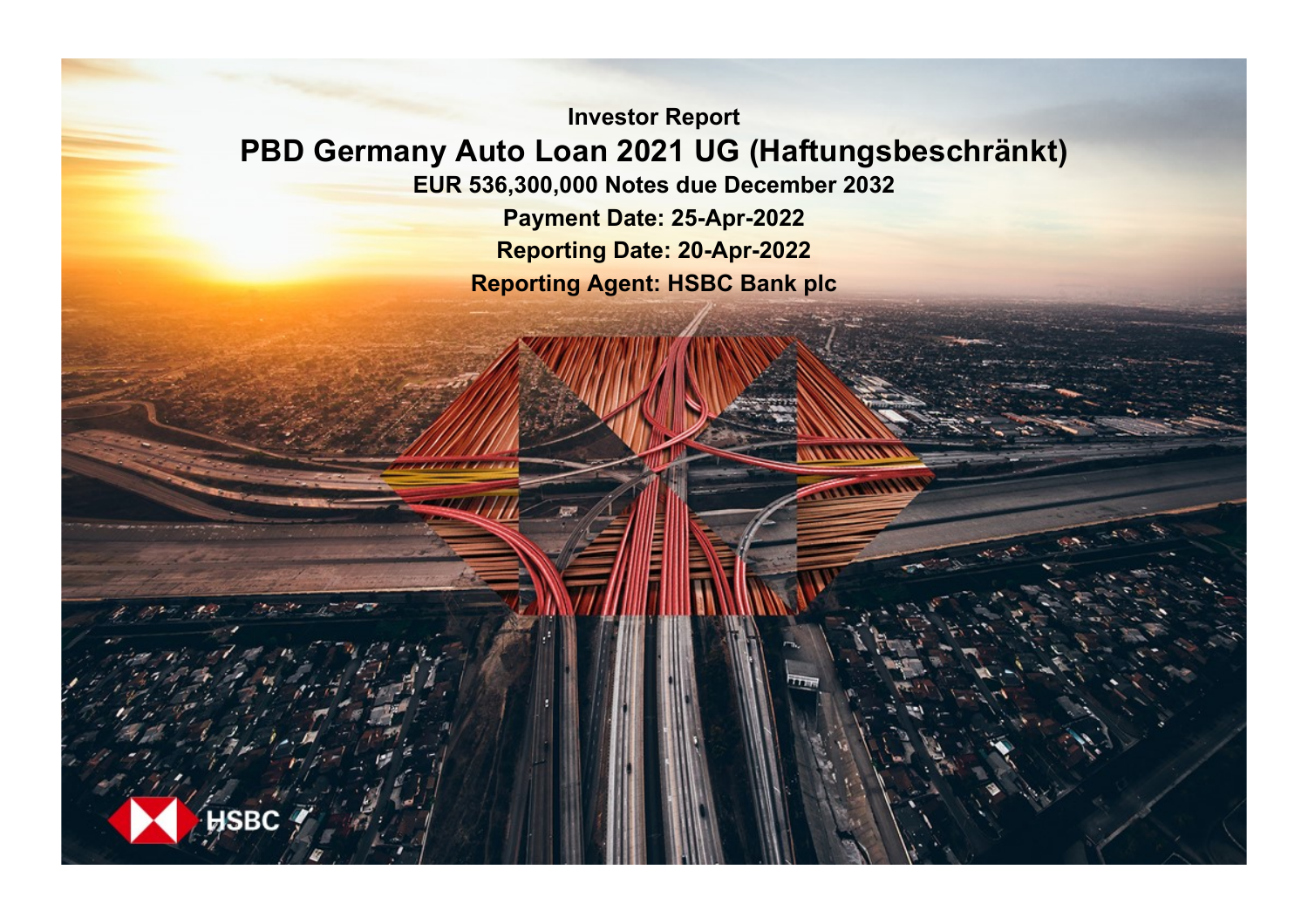

### **Contents**

<span id="page-1-0"></span>

|                                       | Page           |
|---------------------------------------|----------------|
| Contents                              | $\overline{2}$ |
| <b>Transaction Details</b>            | 3              |
| <b>Transaction Parties</b>            | $\overline{4}$ |
| <b>Bond Report</b>                    | 5              |
| <b>Bond Ratings</b>                   | 6              |
| Reserve Account                       | $\overline{7}$ |
| <b>Bank Accounts</b>                  | 8              |
| Ledgers                               | 9              |
| Subordinated Loan                     | 10             |
| <b>Expenses Report</b>                | 11             |
| <b>Available Interest Collections</b> | 12             |
| Interest Priority of Payments         | 13             |
| Available Principal Amount            | 14             |
| Principal Priority of Payments        | 15             |
| Triggers & Events                     | 16             |
| <b>Counterparty Ratings</b>           | 17             |
| Portfolio Summary                     | 18             |
| Portfolio Concentration               | 21             |
| <b>Balance Sheet</b>                  | 22             |
| Portfolio Stratifications             | 23             |
| <b>Disclaimer</b>                     | 41             |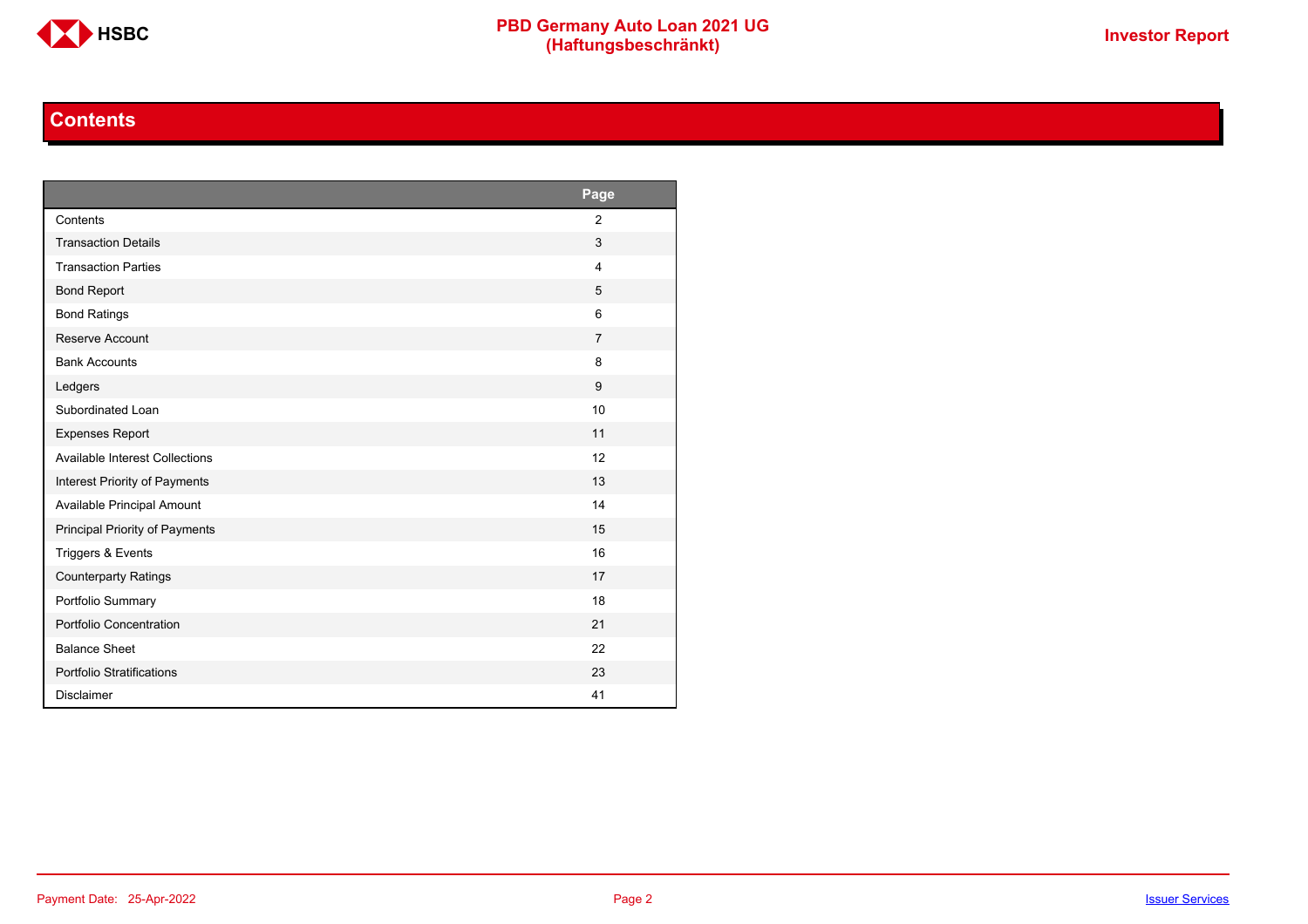

# **PBD Germany Auto Loan 2021 UG**<br>
(Haftungsbeschränkt)<br>
This area of the CHSD CHA (Haftungsbeschränkt)

# <span id="page-2-0"></span>**Transaction Details**

| <b>Key Dates</b>            |                             | <b>HSBC Contact Details</b>   |                                        |
|-----------------------------|-----------------------------|-------------------------------|----------------------------------------|
| Close Date                  | Friday, 29 January 2021     | Role                          | <b>Client Service Manager</b>          |
| <b>Calculation Date</b>     | Thursday, 14 April 2022     | Name                          | Maria Tsavou                           |
| Collection Period (start)   | Tuesday, 1 March 2022       | Email                         | maria.tsavou@hsbc.com                  |
| Collection Period (end)     | Thursday, 31 March 2022     | Telephone                     | +44 (0) 207 991 2209                   |
| Interest Period (start)     | Friday, 25 March 2022       | <b>Group Email</b>            | ctla.securitisation@hsbc.com           |
| Interest Period (end)       | Monday, 25 April 2022       | <b>Investor Reporting</b>     | https://investorreporting.gbm.hsbc.com |
| <b>Current Payment Date</b> | Monday, 25 April 2022       |                               |                                        |
| Next Payment Date           | Wednesday, 25 May 2022      | Period Day Counts             |                                        |
| Revolving Period End Date   | Thursday, 25 January 2024   | <b>Collection Period Days</b> | 30 days                                |
| <b>Final Maturity Date</b>  | Wednesday, 29 December 2032 | <b>Interest Period Days</b>   | 31 days                                |

| <b>HSBC Contact Details</b> |                                        |
|-----------------------------|----------------------------------------|
| Role                        | <b>Client Service Manager</b>          |
| Name                        | Maria Tsayou                           |
| Email                       | maria.tsavou@hsbc.com                  |
| Telephone                   | +44 (0) 207 991 2209                   |
| Group Email                 | ctla.securitisation@hsbc.com           |
| <b>Investor Reporting</b>   | https://investorreporting.gbm.hsbc.com |

| <b>Period Day Counts</b>      |         |
|-------------------------------|---------|
| <b>Collection Period Days</b> | 30 days |
| Interest Period Days          | 31 days |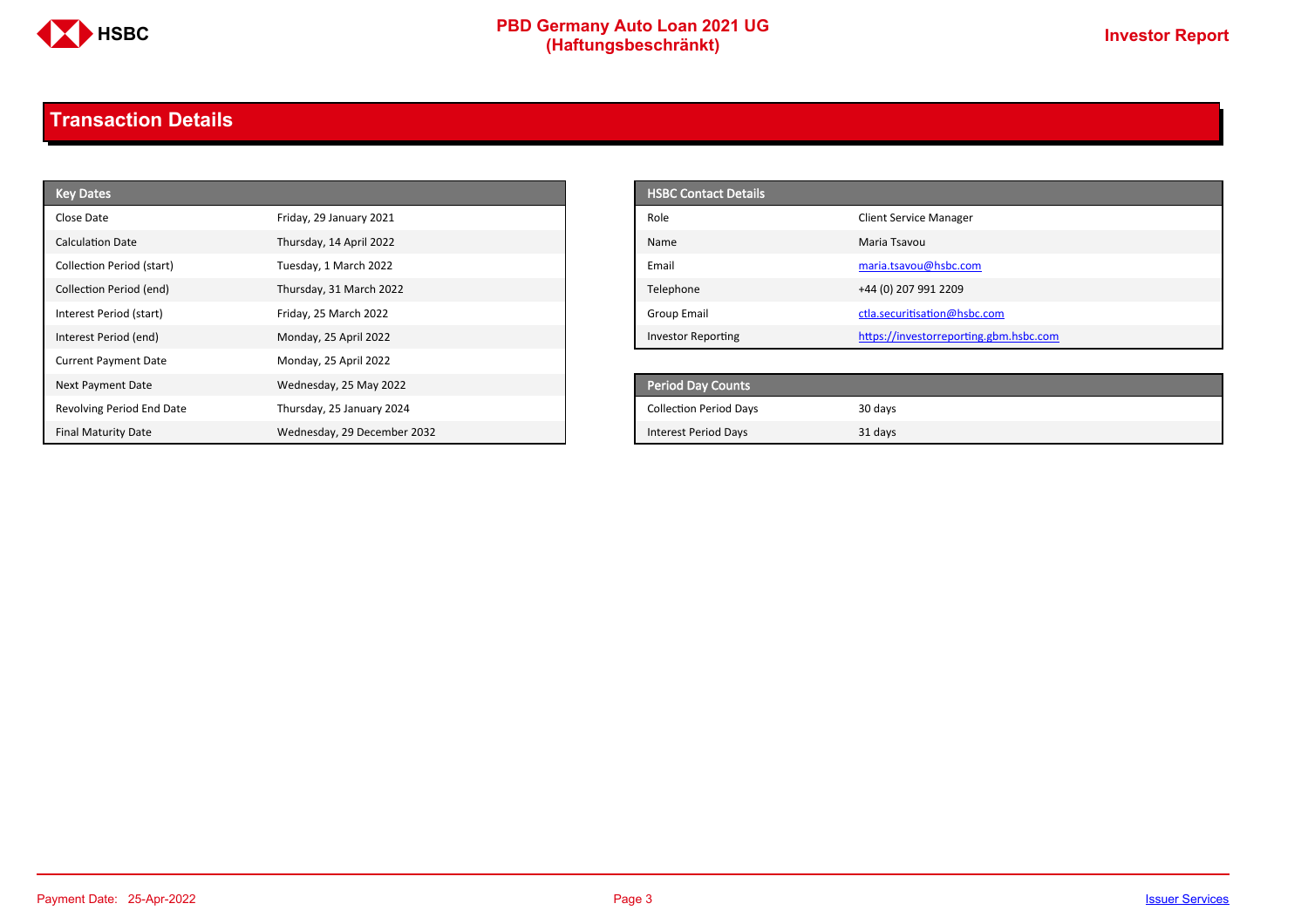

### **Transaction Parties**

<span id="page-3-0"></span>

| <b>Role</b>                  | Counterparty                                          |
|------------------------------|-------------------------------------------------------|
| <b>Issuer</b>                | PBD Germany Auto Loan 2021 UG (Haftungsbeschränkt)    |
| Data Trustee                 | Elavon Financial Services Designated Activity Company |
| Seller                       | PSA Bank Deutschland GMBH                             |
| Servicer                     | PSA Bank Deutschland GMBH                             |
| <b>Account Bank</b>          | Elavon Financial Services Designated Activity Company |
| Reporting Agent              | <b>HSBC Bank plc</b>                                  |
| <b>Calculation Agent</b>     | <b>HSBC Bank plc</b>                                  |
| Corporate Administrator      | Wilmington Trust SP Services (Frankfurt) GMBH         |
| Back-Up Servicer Facilitator | Wilmington Trust SP Services (Frankfurt) GMBH         |
| Arranger                     | Unicredit Bank AG                                     |
| Rating Agency                | Moody's Investors Service España SA                   |
| Rating Agency                | <b>Fitch Ratings Ireland Limited</b>                  |
| Listing Agent                | Banque Internationale à Luxembourg                    |
| <b>Security Trustee</b>      | HSBC Corporate Trustee Company (UK) Limited           |
| Paying Agent                 | Elavon Financial Services Designated Activity Company |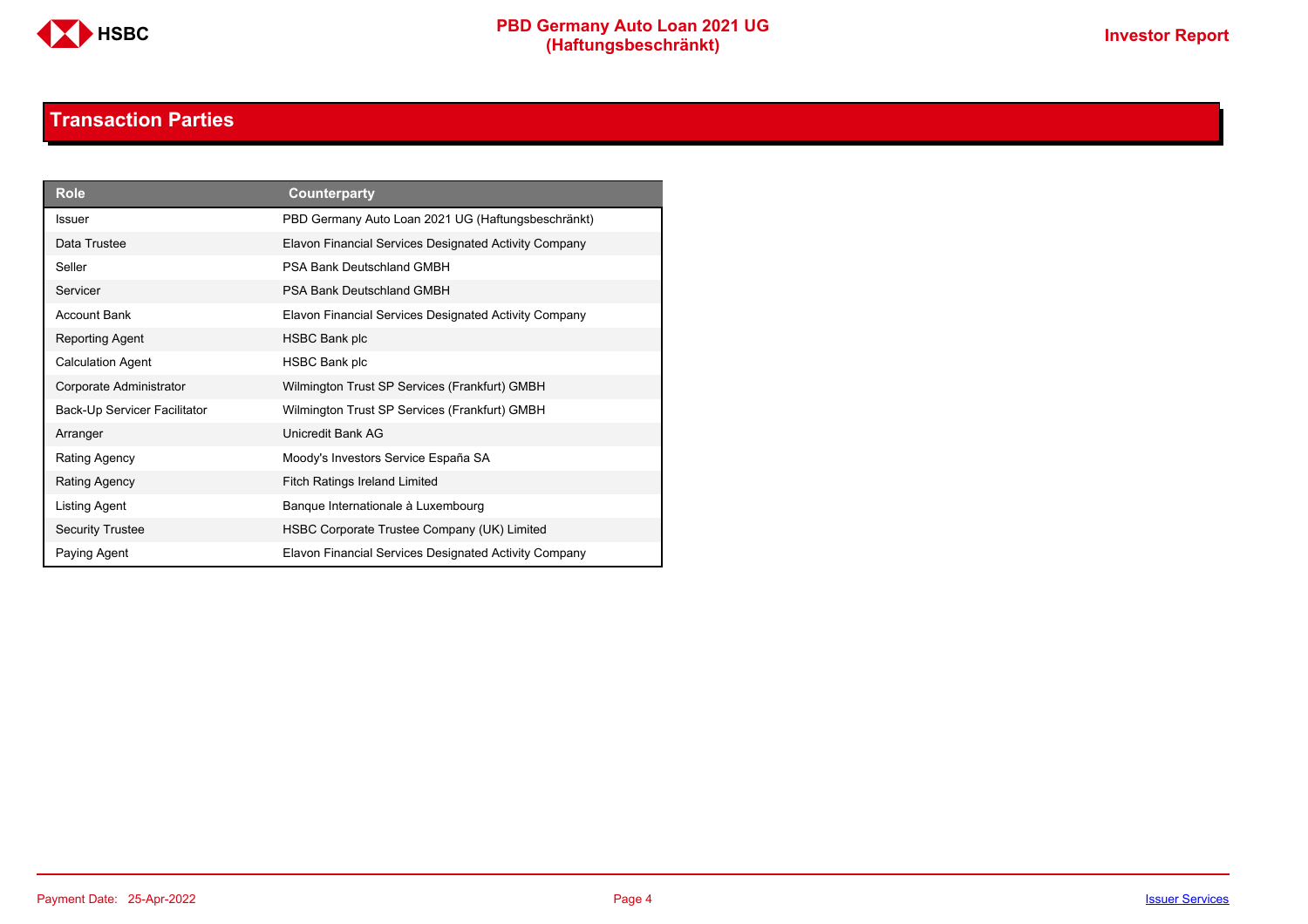### <span id="page-4-0"></span>**Bond Report**

| <b>Class</b>                      | <b>A Notes</b>    | <b>B</b> Notes    |
|-----------------------------------|-------------------|-------------------|
| Currency                          | <b>EUR</b>        | <b>EUR</b>        |
| <b>ISIN</b>                       | XS2279552520      | XS2279552876      |
| Payment Frequency                 | Monthly           | Monthly           |
| <b>Current Payment Date</b>       | 25-Apr-2022       | 25-Apr-2022       |
| <b>Interest Accrual Method</b>    | Actual/360        | Actual/360        |
| <b>Final Maturity Date</b>        | 29-Dec-2032       | 29-Dec-2032       |
|                                   |                   |                   |
| <b>Current Period Rates:</b>      |                   |                   |
| Reference Index                   | <b>Fixed Rate</b> | <b>Fixed Rate</b> |
| <b>Index Determination Date</b>   | N/A               | N/A               |
| Index Rate                        | N/A               | N/A               |
| Margin                            | 0.30000%          | 1.00000%          |
| <b>Total Coupon</b>               | 0.30000%          | 1.00000%          |
|                                   |                   |                   |
| <b>Transaction Amounts:</b>       |                   |                   |
| Original Issue Size               | € 500,000,000.00  | € 36,300,000.00   |
| Opening Balance for Period        | € 500,000,000.00  | € 36,300,000.00   |
| <b>Beginning Pool Factor</b>      | 1.00000           | 1.00000           |
| <b>Principal Repayments</b>       |                   |                   |
| <b>Further Notes</b>              |                   |                   |
| <b>Closing Balance for Period</b> | € 500,000,000.00  | € 36,300,000.00   |
| <b>Ending Pool Factor</b>         | 1.00000           | 1.00000           |
|                                   |                   |                   |
| <b>Prior Unpaid Interest</b>      |                   |                   |
| <b>Interest on Prior Unpaid</b>   |                   |                   |
| <b>Current Interest Due</b>       | € 129,150.00      | € 31,257.93       |
| <b>Total Interest Paid</b>        | € 129,150.00      | € 31,257.93       |
| <b>Unpaid Interest</b>            |                   |                   |

On 25 August 2021 (the "First Further Notes Issue Date"), the Issuer will issue the following Further Notes: (a) First Further Class ANotes with: (i) the Original Note Amount of EUR 33,800,000.00 (ii) the applicable Pool Factor (taking into account any redemption onthat Payment Date) of 100% (iii) the Note Principal Amount of EUR 33,800,000.00 and (iv) temporary ISIN: XS2367604480, (b) FirstFurther Class B Notes with (i) the Original Note Amount of EUR 2,500,000.00 (ii) the applicable Pool Factor (taking into account anyredemption on that Payment Date) of 100% (iii) the Note Principal Amount of EUR 2,500,000.00 and (iv) temporary ISIN:XS2367605966. The First Further Notes will rank pari passu with, and share the same security as the Initial Notes.The notes being in aNGN (New Global Notes) format will initially be issued as Temporary Global Notes and then not earlier than 40 calendar days afterissue and after the noteholder has declared its tax status be replaced with the Permanent Global Notes. The First Further Notes will atfirst, for operational purposes, be issued under a new temporary ISIN, but will then be merged with the Initial Notes. Onceconsolidated with the Initial Notes, the First Further Notes will share the same ISIN as all other Notes in issuance.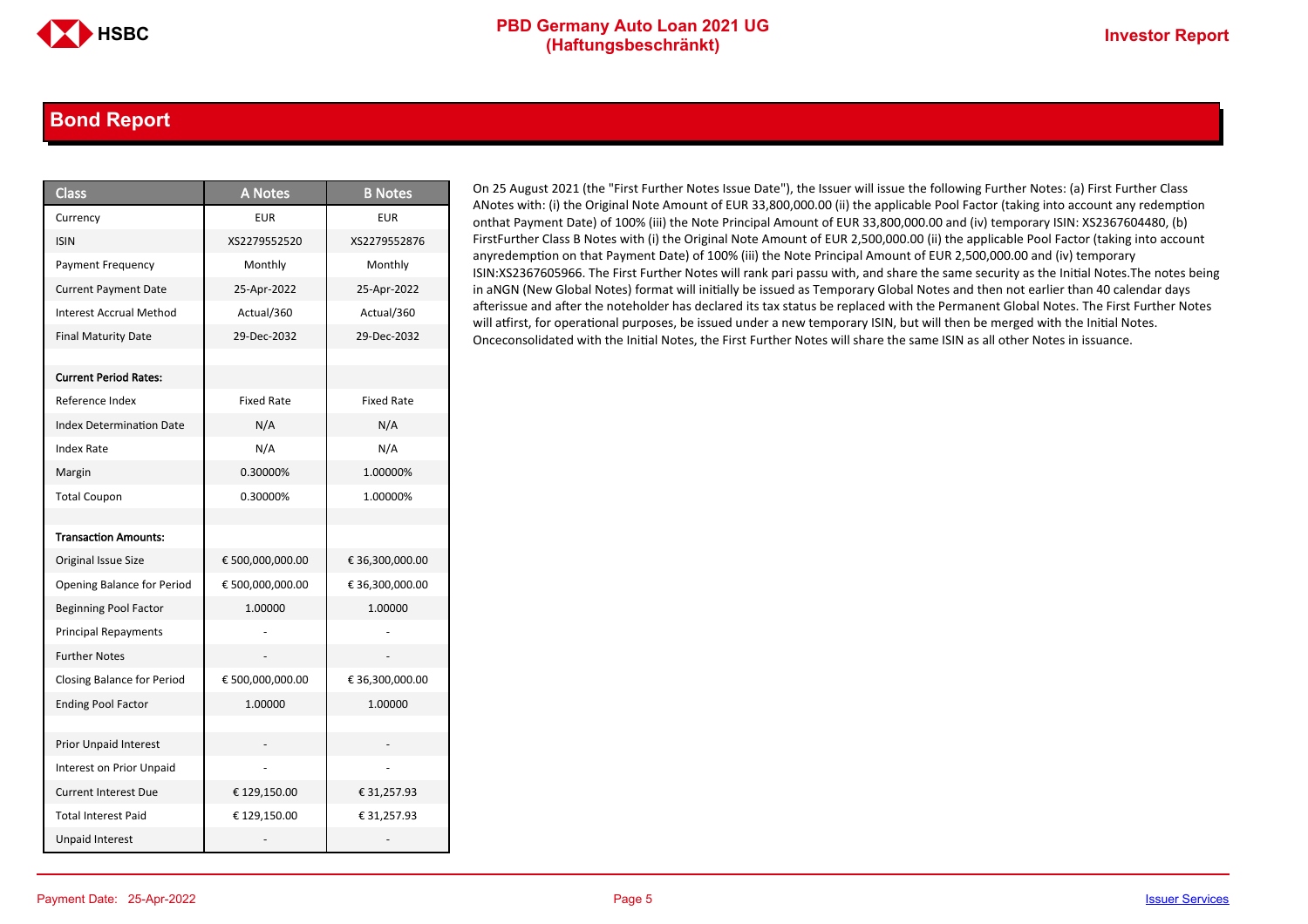

# **PBD Germany Auto Loan 2021 UG**<br>
(Haftungsbeschränkt)<br>
This area of the CHSD CHA (Haftungsbeschränkt)

# <span id="page-5-0"></span>**Bond Ratings**

| <b>Original Ratings</b> | S&F | <b>Fitch</b> | Moody's | <b>DBRS</b> |
|-------------------------|-----|--------------|---------|-------------|
| Class A<br>.            | n/a | AA           | Aa2     | n/a         |
| Class B                 | n/a | n/a          | n/a     | n/a         |

| <b><i>Surrent Ratings</i></b> | 0.91<br>>I≏∃i | <b>Fitch</b> | Moody's | DERS. |
|-------------------------------|---------------|--------------|---------|-------|
| Class A<br>.                  | n/a           | A۴           | Aa2     | n/a   |
| Class B                       | n/a           | n/a          | n/a     | n/a   |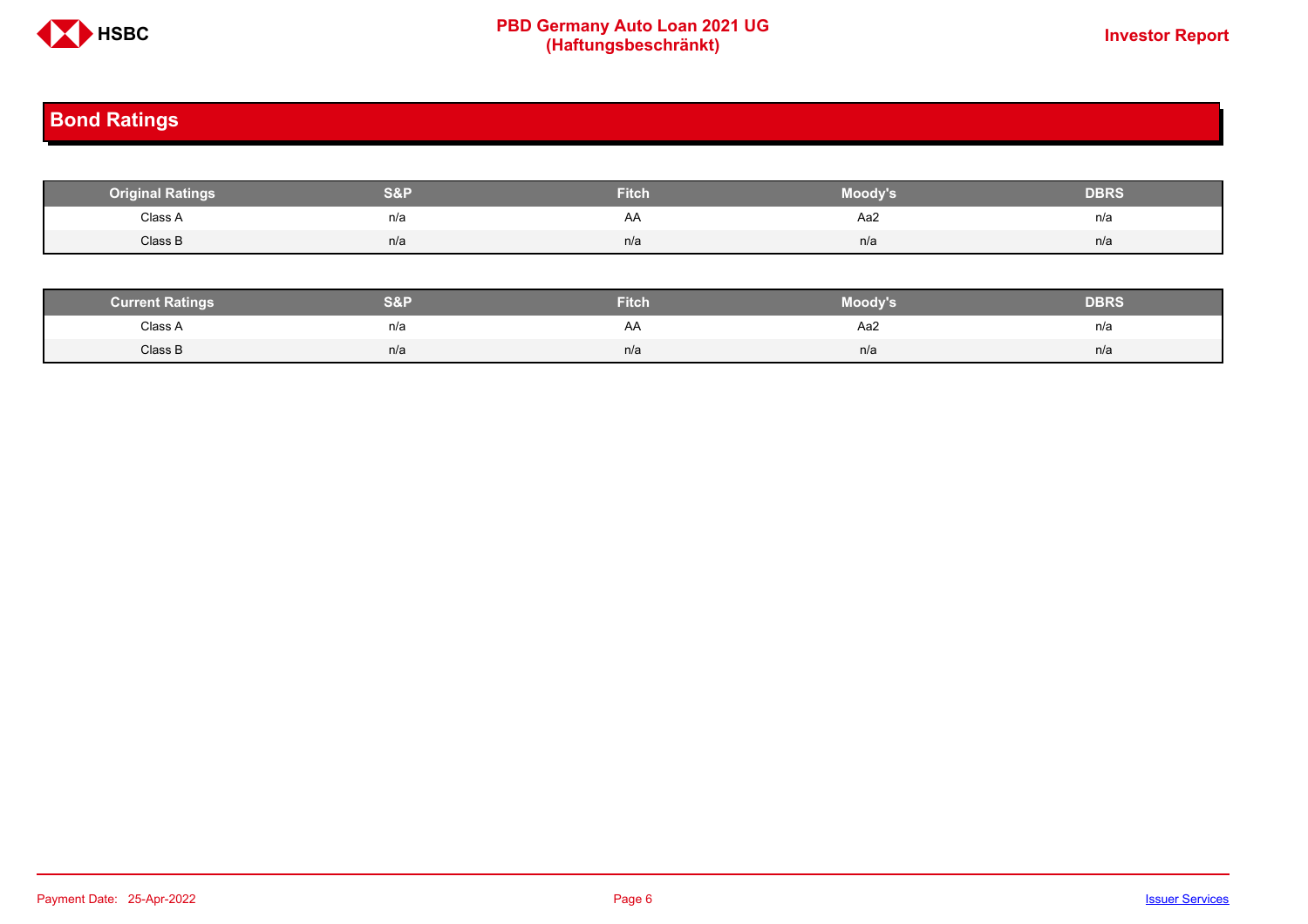

### <span id="page-6-0"></span>**Reserve Account**

| <b>General Reserve Account</b>                 |                |
|------------------------------------------------|----------------|
| <b>Opening Balance</b>                         | € 1,500,000.00 |
| Credits to the General Reserve Account         | € 1,500,000.00 |
| Debits to the General Reserve Account          | € 1,500,000.00 |
| Closing Balance                                | € 1,500,000.00 |
|                                                |                |
| <b>General Reserve Account Required Amount</b> | € 1,500,000.00 |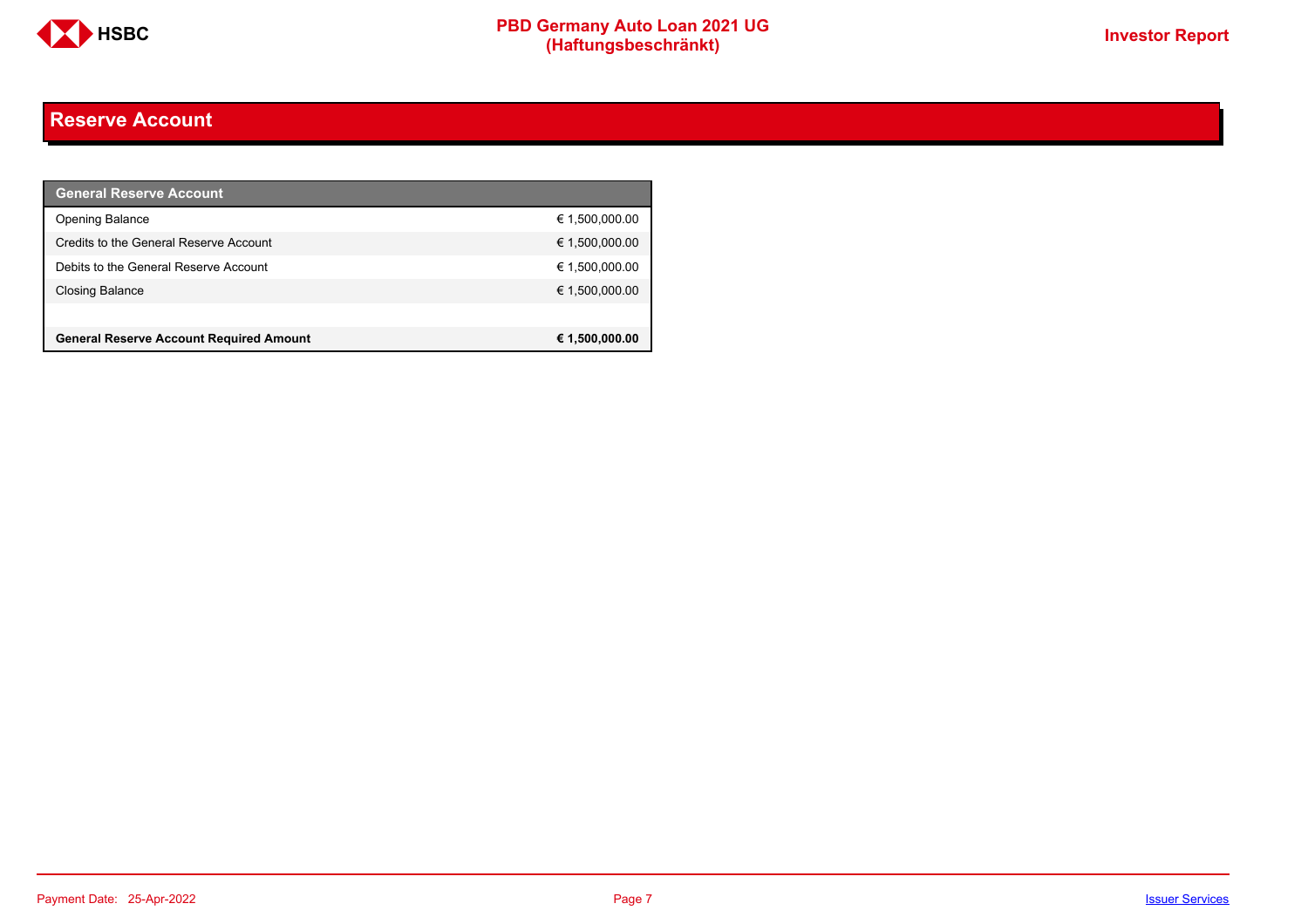

### <span id="page-7-0"></span>**Bank Accounts**

| <b>General Collection Account</b>         |                 |
|-------------------------------------------|-----------------|
| <b>Opening Balance</b>                    |                 |
| Credits to the General Collection Account | € 18,616,301.25 |
| Debits to the General Collection Account  | € 18,616,301.25 |
| Closing Balance                           |                 |

| <b>Interest Account</b>         |                |
|---------------------------------|----------------|
| <b>Opening Balance</b>          |                |
| Credits to the Interest Account | € 3,037,144.39 |
| Debits to the Interest Account  | € 3,037,144.39 |
| <b>Closing Balance</b>          |                |

| <b>Principal Account</b>         |                 |
|----------------------------------|-----------------|
| <b>Opening Balance</b>           | € 259.41        |
| Credits to the Principal Account | € 17,230,710.99 |
| Debits to the Principal Account  | € 17,230,910.81 |
| <b>Closing Balance</b>           | € 59.59         |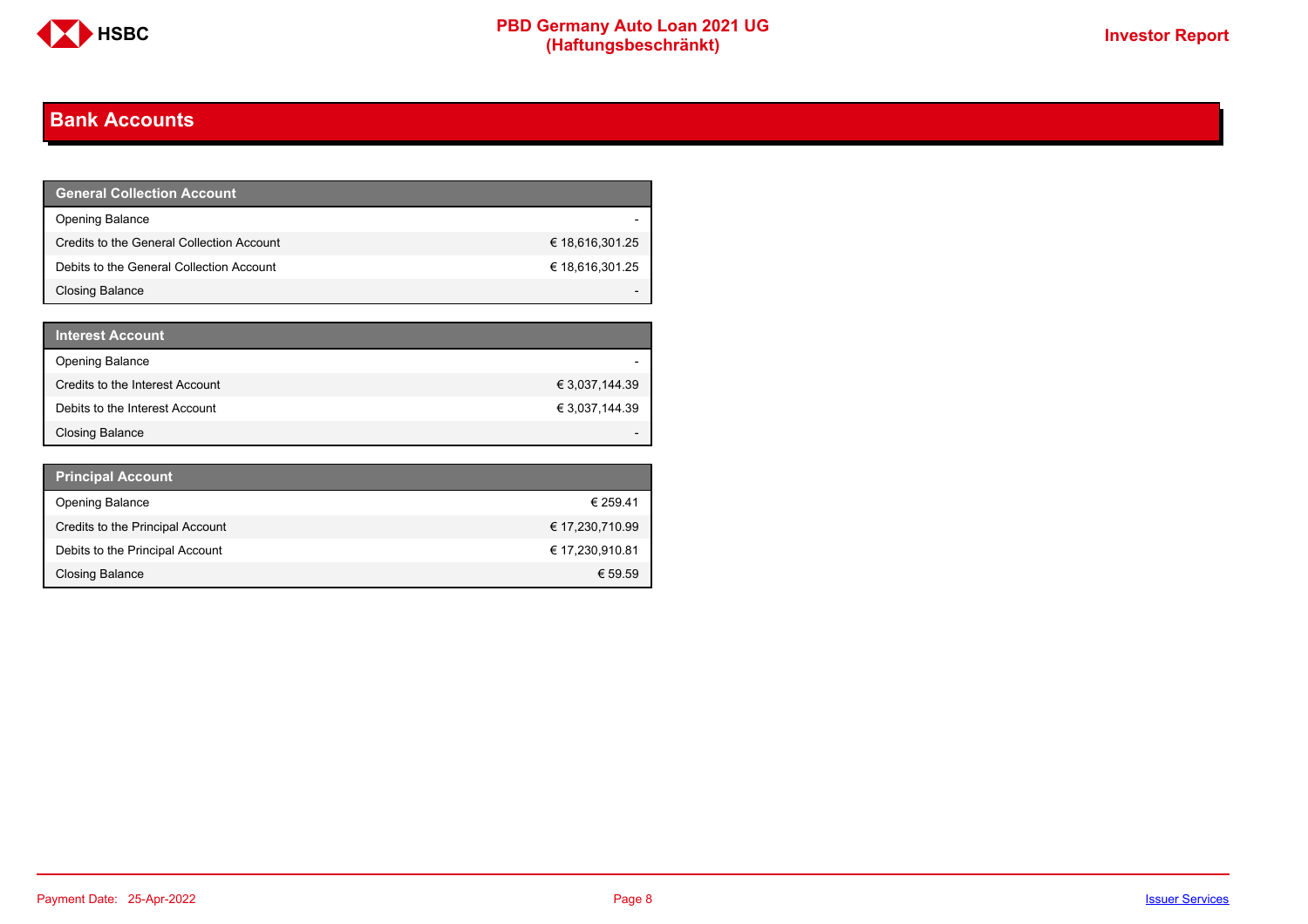

# <span id="page-8-0"></span>**Ledgers**

| <b>Principal Deficiency Ledger</b>         |             |
|--------------------------------------------|-------------|
| <b>Opening Balance</b>                     |             |
| Credits to the Principal Deficiency Ledger | €151.554.13 |
| Debits to the Principal Deficiency Ledger  | €151,554.13 |
| Closing Balance                            |             |

| <b>Principal Account Ledger</b>         |                |
|-----------------------------------------|----------------|
| <b>Opening Balance</b>                  | €259.41        |
| Credits to the Principal Account Ledger | €17,230,710.99 |
| Debits to the Principal Account Ledger  | €17,230,910.81 |
| Closing Balance                         | €59.59         |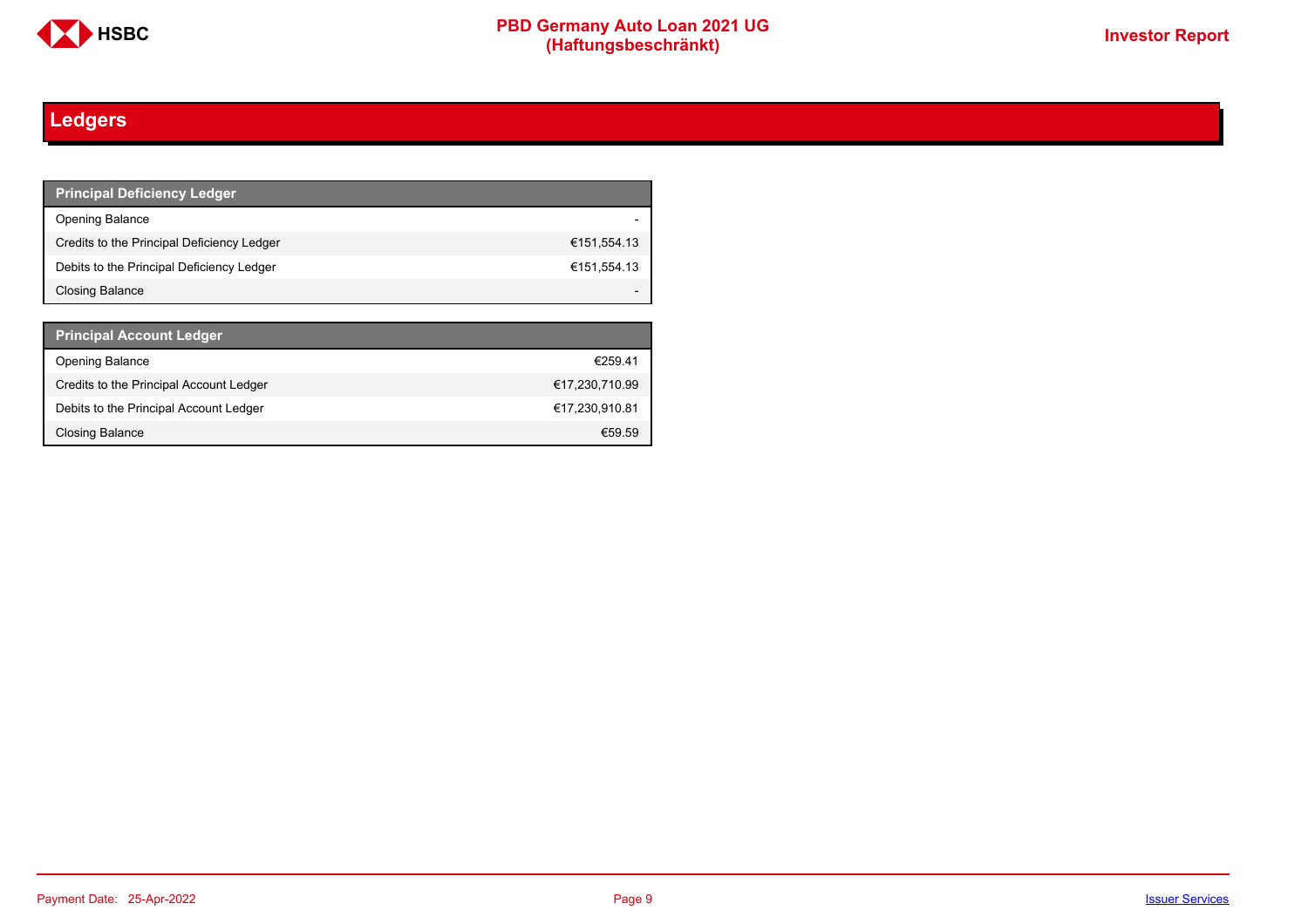

### <span id="page-9-0"></span>**Subordinated Loan**

| <b>Subordinated Loan Details</b> |                          |
|----------------------------------|--------------------------|
| Opening Loan Balance             | €1,500,000.00            |
| Interest Due (fixed 1% p/a)      | €1,291.67                |
| <b>Total Interest Paid</b>       | €1,291.67                |
| <b>Principal Repayments</b>      |                          |
| Further Sub Loan                 | $\overline{\phantom{0}}$ |
| Closing Loan Balance             | €1,500,000.00            |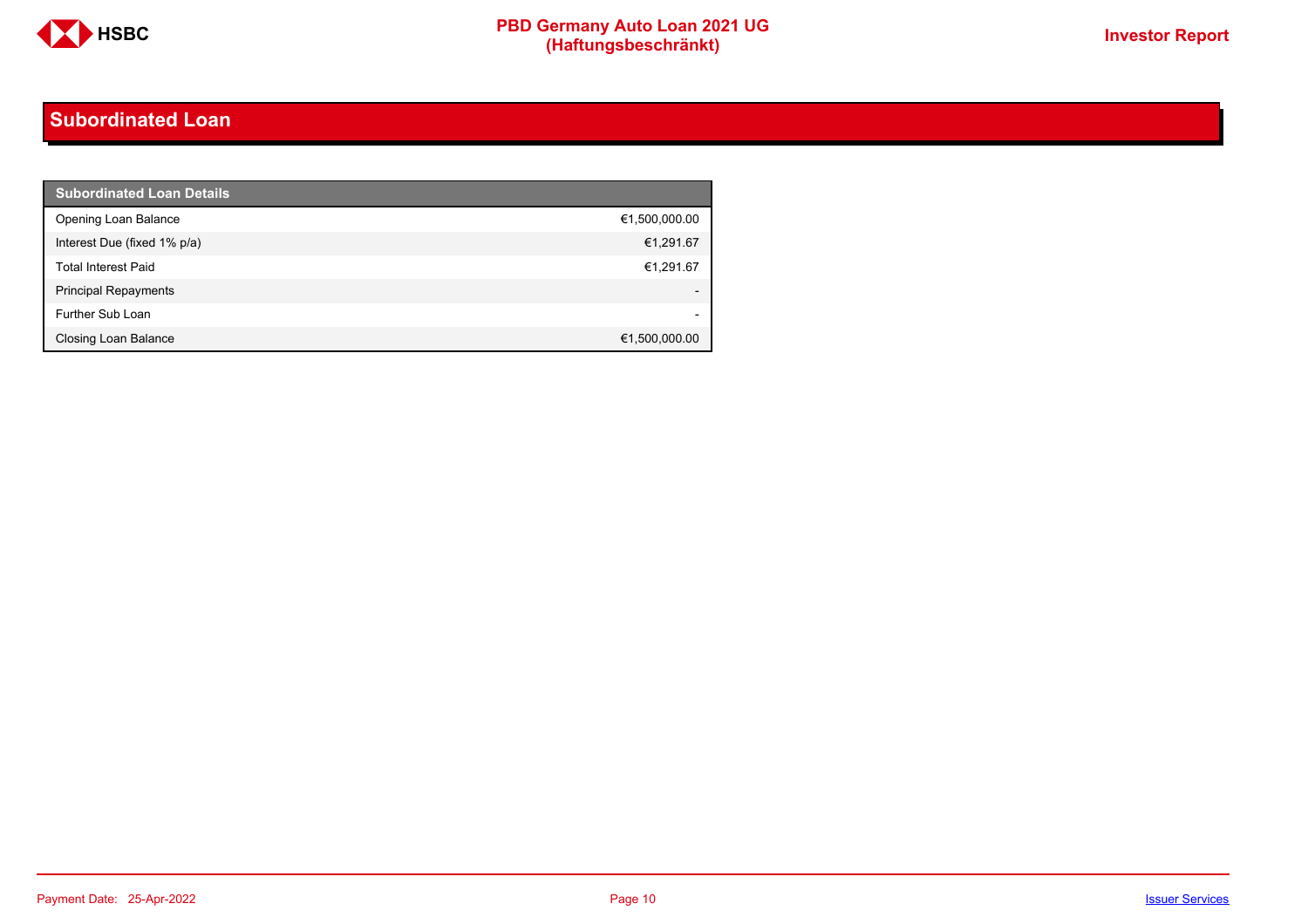

# <span id="page-10-0"></span>**Expenses Report**

| Fee Type                     | <b>Prior Shortfall</b>   | <b>Current Amount Due</b> | <b>Current Amount Paid</b> | <b>Outstanding Shortfall</b> |
|------------------------------|--------------------------|---------------------------|----------------------------|------------------------------|
| Account Bank                 | $\overline{\phantom{a}}$ | €78,463.26                | €78,463.26                 | $\overline{\phantom{a}}$     |
| Agent Bank                   | $\overline{\phantom{a}}$ | $\overline{\phantom{a}}$  | $\overline{\phantom{a}}$   | $\overline{\phantom{a}}$     |
| Arranger                     | $\overline{\phantom{a}}$ | $\overline{\phantom{a}}$  | $\overline{\phantom{a}}$   | $\overline{\phantom{a}}$     |
| Auditors                     | $\sim$                   | $\sim$                    | $\sim$                     | $\overline{\phantom{a}}$     |
| Back-Up Servicer             | $\overline{\phantom{a}}$ | $\overline{\phantom{a}}$  | $\overline{\phantom{a}}$   | $\overline{\phantom{a}}$     |
| Back-Up Servicer Facilitator | $\overline{\phantom{a}}$ | $\overline{\phantom{a}}$  | $\overline{\phantom{a}}$   | $\overline{\phantom{a}}$     |
| <b>Calculation Agent</b>     | $\overline{\phantom{a}}$ | $\overline{\phantom{a}}$  | $\blacksquare$             | $\overline{\phantom{a}}$     |
| Corporate Administrator      | $\sim$                   | $\sim$                    | $\sim$                     | $\overline{\phantom{a}}$     |
| Data Trustee                 | $\overline{\phantom{a}}$ | $\overline{\phantom{a}}$  | $\overline{\phantom{a}}$   | $\overline{\phantom{a}}$     |
| Legal Advisers               | $\overline{\phantom{a}}$ | $\sim$                    | $\sim$                     | $\overline{\phantom{a}}$     |
| Listing Agent                | $\overline{\phantom{a}}$ | $\overline{\phantom{a}}$  | $\overline{\phantom{a}}$   | $\overline{\phantom{a}}$     |
| Other Amounts                | $\overline{\phantom{a}}$ | $\overline{\phantom{a}}$  | $\overline{\phantom{a}}$   | $\overline{\phantom{a}}$     |
| Paying Agent                 | $\overline{\phantom{a}}$ | $\overline{\phantom{a}}$  | $\overline{\phantom{a}}$   | $\overline{\phantom{a}}$     |
| Rating Agencies              | $\sim$                   | $\sim$                    | $\sim$                     | $\overline{\phantom{a}}$     |
| Reporting Agent              | $\overline{\phantom{a}}$ | $\overline{\phantom{a}}$  | $\overline{\phantom{a}}$   | $\overline{\phantom{a}}$     |
| Security Trustee             | $\sim$                   | $\sim$                    | $\sim$                     | $\overline{\phantom{a}}$     |
| Servicer                     | $\overline{\phantom{a}}$ | €134,074.94               | €134,074.94                | $\overline{\phantom{a}}$     |
| Settlement Agent             |                          | $\overline{\phantom{a}}$  | $\overline{\phantom{a}}$   |                              |
| Tax                          | $\overline{\phantom{a}}$ | $\overline{\phantom{a}}$  | $\overline{\phantom{a}}$   | $\overline{\phantom{a}}$     |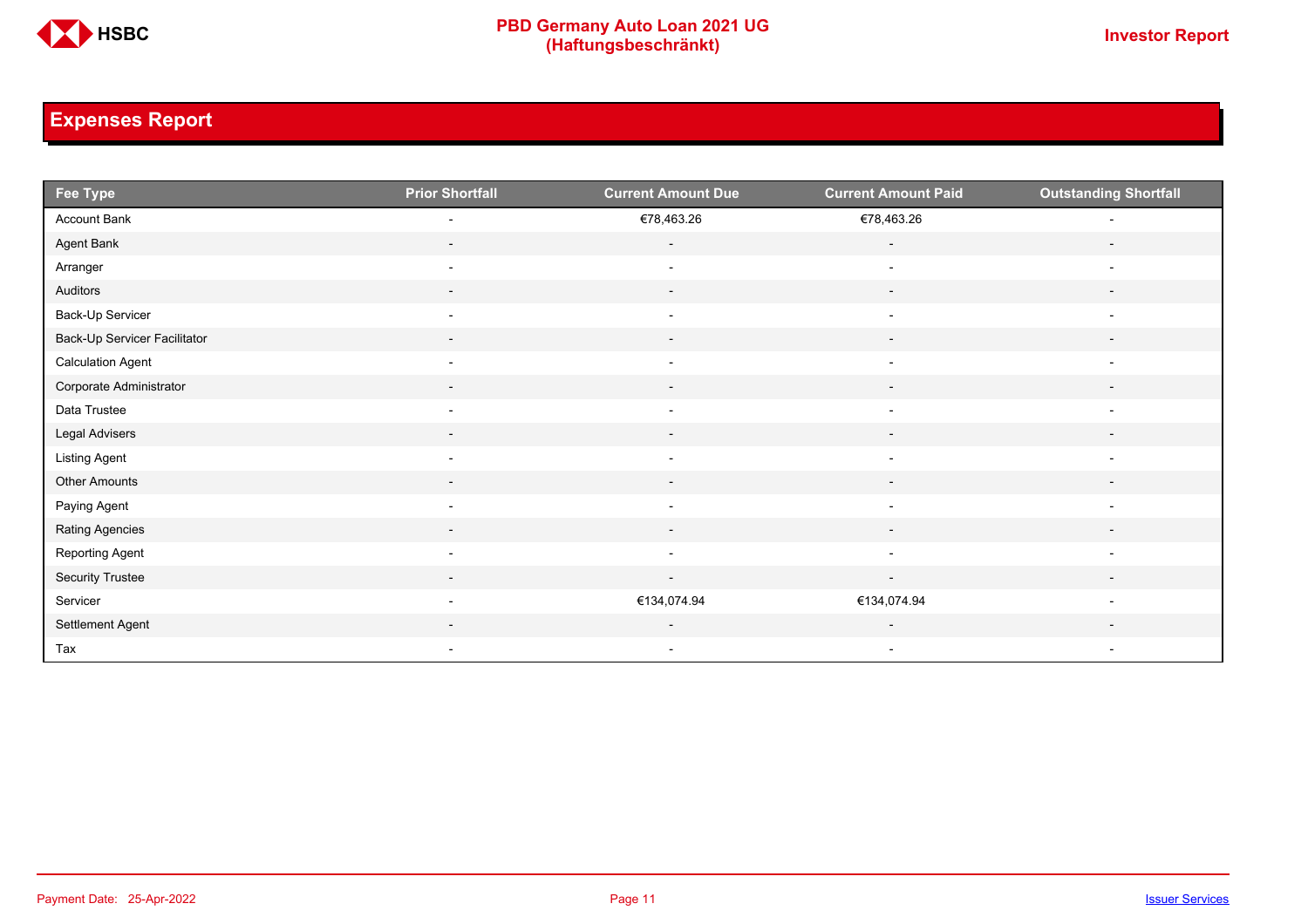

### <span id="page-11-0"></span>**Available Distribution Amounts**

| <b>Available Collections</b>       |                 |
|------------------------------------|-----------------|
| (a) All cash collections           | € 17,767,818.40 |
| (b) Any Deemed Collections         | € 710,774.70    |
| (c) Any and all Recoveries         | € 137,708.15    |
| <b>Total Available Collections</b> | € 18,616,301.25 |

| <b>Available Interest Collections</b>                              |              |
|--------------------------------------------------------------------|--------------|
| The Available Collections less the Available Principal Collections | 1,537,144.39 |

| <b>Available Interest Amount</b>                                                 |                |
|----------------------------------------------------------------------------------|----------------|
| (a) The Available Interest Collections                                           | € 1,537,144.39 |
| (b) The amount standing to the credit of the General Reserve Account             | € 1,500,000.00 |
| (c) Any interest earned (if any) in respect of the Accounts                      |                |
| (d) With respect to the First Payment Date, The issue price of the Class A Notes |                |
| <b>Total Available Interest Amount</b>                                           | € 3,037,144.39 |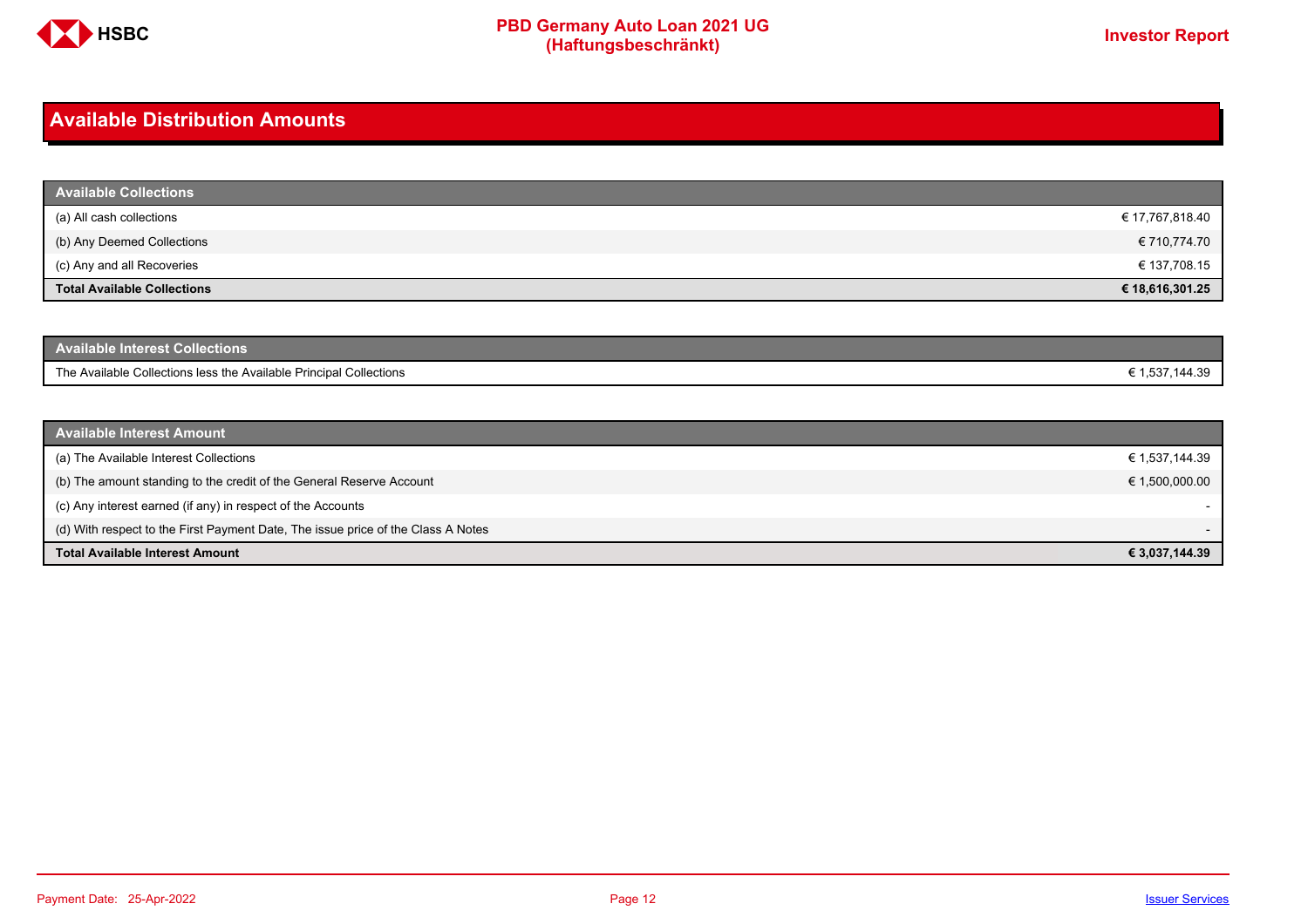

# <span id="page-12-0"></span>**Pre-Enforcement Priority of Payments**

| <b>Interest Priority of Payments</b>                                                                                                   | <b>Amounts Paid</b> | <b>Available Funds</b> |
|----------------------------------------------------------------------------------------------------------------------------------------|---------------------|------------------------|
|                                                                                                                                        |                     | € 3,037,144.39         |
| (a) first, to pay the Issuer Expenses and any Issuer Expenses Arrears                                                                  | € 212.538.20        | € 2,824,606.19         |
| (b) second, to pay, pari passu and on a pro rata basis, the Class A Notes Interest Amount                                              | € 129.150.00        | € 2,695,456.19         |
| (c) third, to transfer to the General Reserve Account for the balance to be equal to the Reserve Required Amount                       | € 1,500,000.00      | € 1,195,456.19         |
| (d) fourth, transfer to the Principal Account to reduce any Principal Deficiency Ledger to zero                                        | € 151.554.13        | € 1,043,902.06         |
| (e) fifth, to pay, pari passu and on a pro rata basis, the Class B Notes Interest Amount and Class B Interest Arrears                  | € 31.257.93         | € 1,012,644.13         |
| (f) sixth, to pay the Subordinated Loan Provider, first, Interest, and thereafter Principal (General Reserve Required Decrease Amount) | € 1.291.67          | € 1.011.352.46         |
| (g) seventh, to pay the remaining Available Interest Amount to the Seller                                                              | € 1,011,352.46      |                        |
| <b>Total Distribution Amount</b>                                                                                                       | € 3,037,144.39      |                        |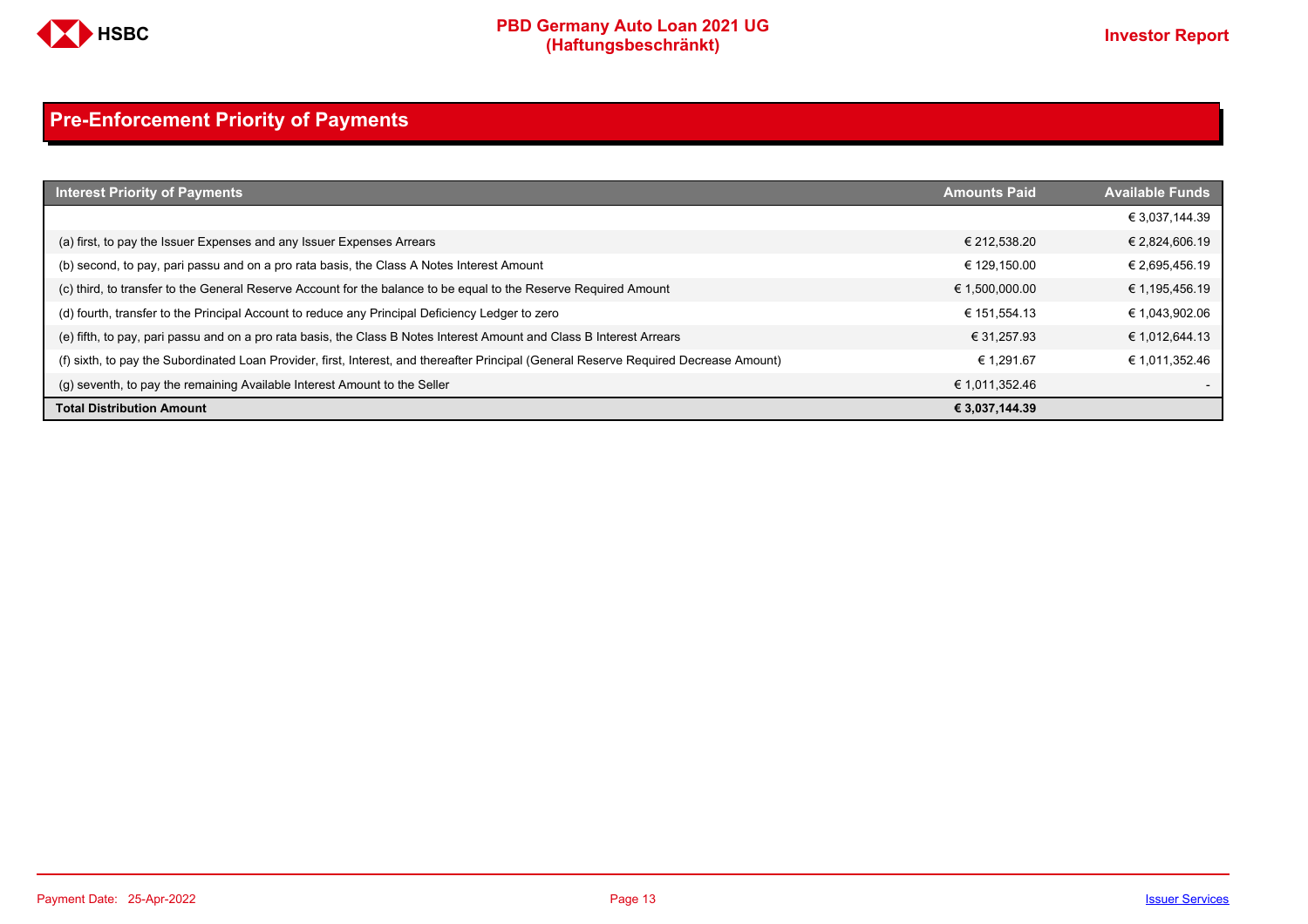

### <span id="page-13-0"></span>**Available Distribution Amounts**

| <b>Available Principal Collections</b>                           |                 |
|------------------------------------------------------------------|-----------------|
| (a) Scheduled Principal                                          | € 12,255,613.79 |
| (b) Unscheduled Principal                                        | €4,123,412.41   |
| (c) Deemed Collections less Deemed Collection Interest Component | € 700,130.66    |
| <b>Total Available Principal Collections</b>                     | € 17,079,156.86 |

| <b>Available Principal Amount</b>                                                    |                          |
|--------------------------------------------------------------------------------------|--------------------------|
| (a) All Principal Collections                                                        | € 17,079,156.86          |
| (b) The remaining balance standing to the credit of the Principal Account (if any)   | € 259.41                 |
| (c) all amounts to be transferred from the Interest Account to the Principal Account | € 151,554.13             |
| (d) The Further Notes Amount                                                         | $\overline{\phantom{a}}$ |
| (e) Any amounts credited to the Principal Account Ledger                             |                          |
| <b>Total Available Principal Amount</b>                                              | € 17,230,970.40          |

| <b>Maximum Receivables Purchase Amount</b>                                               |                  |
|------------------------------------------------------------------------------------------|------------------|
| (a) the difference between:                                                              |                  |
| (i) The Aggegate Outstanding Note Principal Amount                                       | € 536,300,000.00 |
| minus                                                                                    |                  |
| (ii) the Aggregate Outstanding Principal Amount on the last day of the Collection Period | € 519,069,029.60 |
| (b) The Available Principal Amount, less Additional Purchased Receivables                | € 17,230,970.40  |
| Maximum Receivables Purchase Amount (the lesser of (a) and (b) above)                    | € 17,230,970.40  |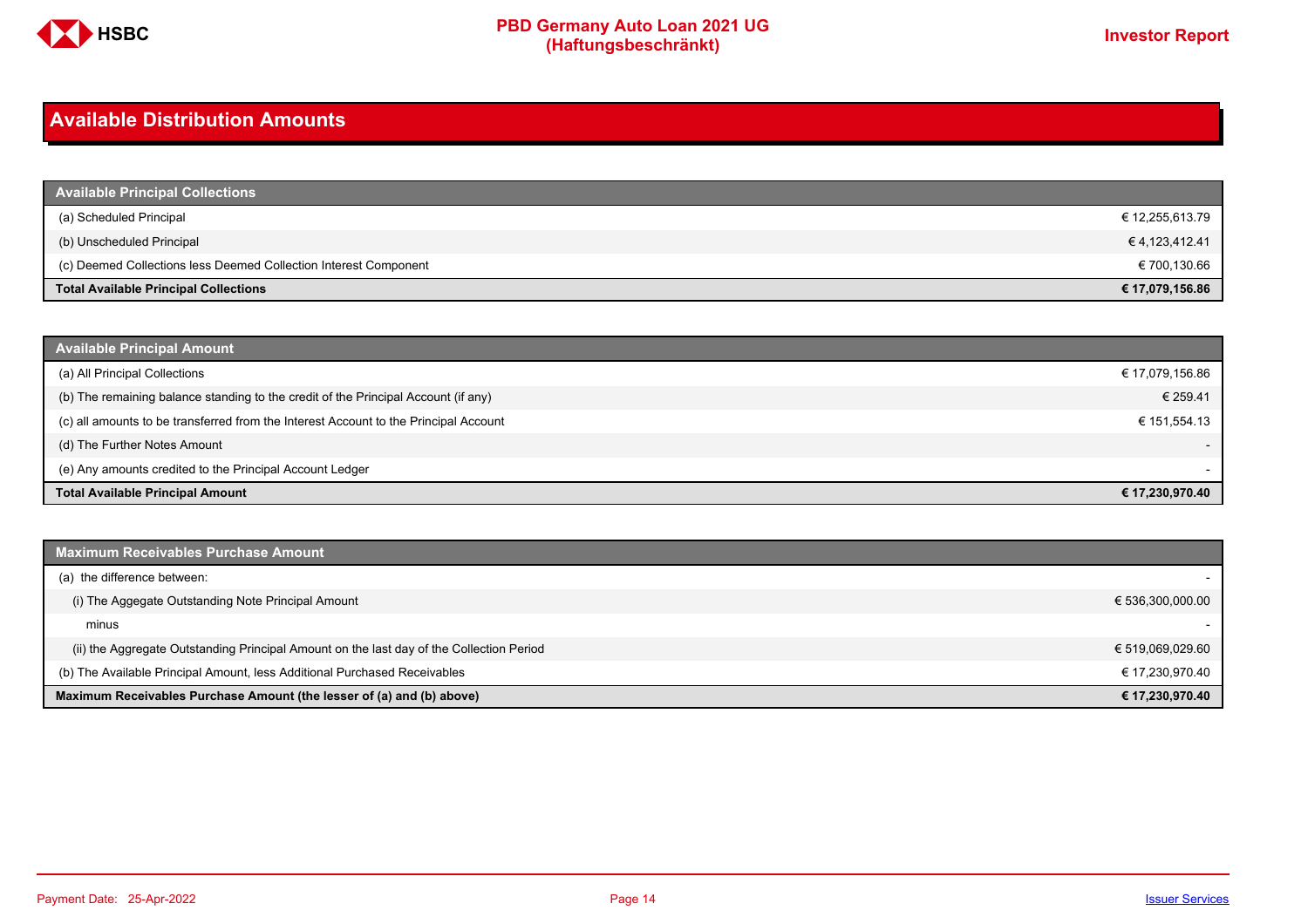

# <span id="page-14-0"></span>**Pre-Enforcement Priority of Payments**

| <b>Principal Priority of Payments</b>                                                                               | <b>Amounts Paid</b>      | <b>Available Funds</b> |
|---------------------------------------------------------------------------------------------------------------------|--------------------------|------------------------|
|                                                                                                                     |                          | € 17,230,970.40        |
| (a) first, to pay the Seller the Principal Component Purchase Price                                                 | € 17,230,910.81          | € 59.59                |
| (b) second, during the Revolving Period, to pay any amounts up to the Maximum Principal Account Ledger Amount       | € 59.59                  |                        |
| (c) third, on each Payment Date, to pay, pari passu and on a pro rata basis, the Class A Notes Amortisation Amount  |                          |                        |
| (d) fourth, on each Payment Date, to pay, pari passu and on a pro rata basis, the Class B Notes Amortisation Amount | $\overline{\phantom{0}}$ |                        |
| <b>Total Distribution Amount</b>                                                                                    | € 17,230,970.40          |                        |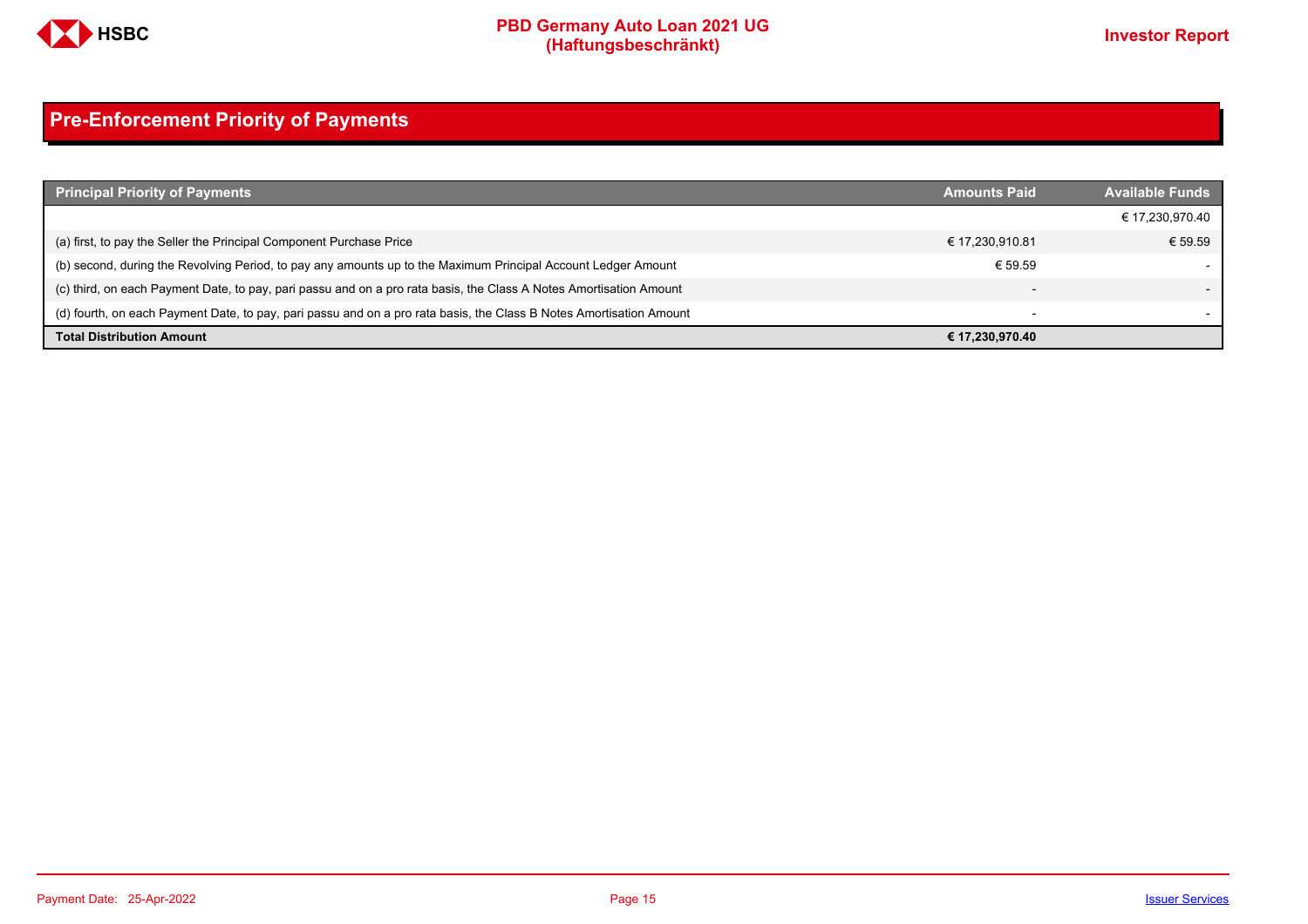

# <span id="page-15-0"></span>**Triggers & Events**

| <b>Transaction Events Summary</b> |    |
|-----------------------------------|----|
|                                   |    |
| Seller Event                      | No |
|                                   |    |
| Servicer Termination Event        | No |
|                                   |    |
| <b>Notification Event</b>         | No |
|                                   |    |
| <b>Issuer Event of Default</b>    | No |
|                                   |    |
| <b>Amortisation Event</b>         | No |
|                                   |    |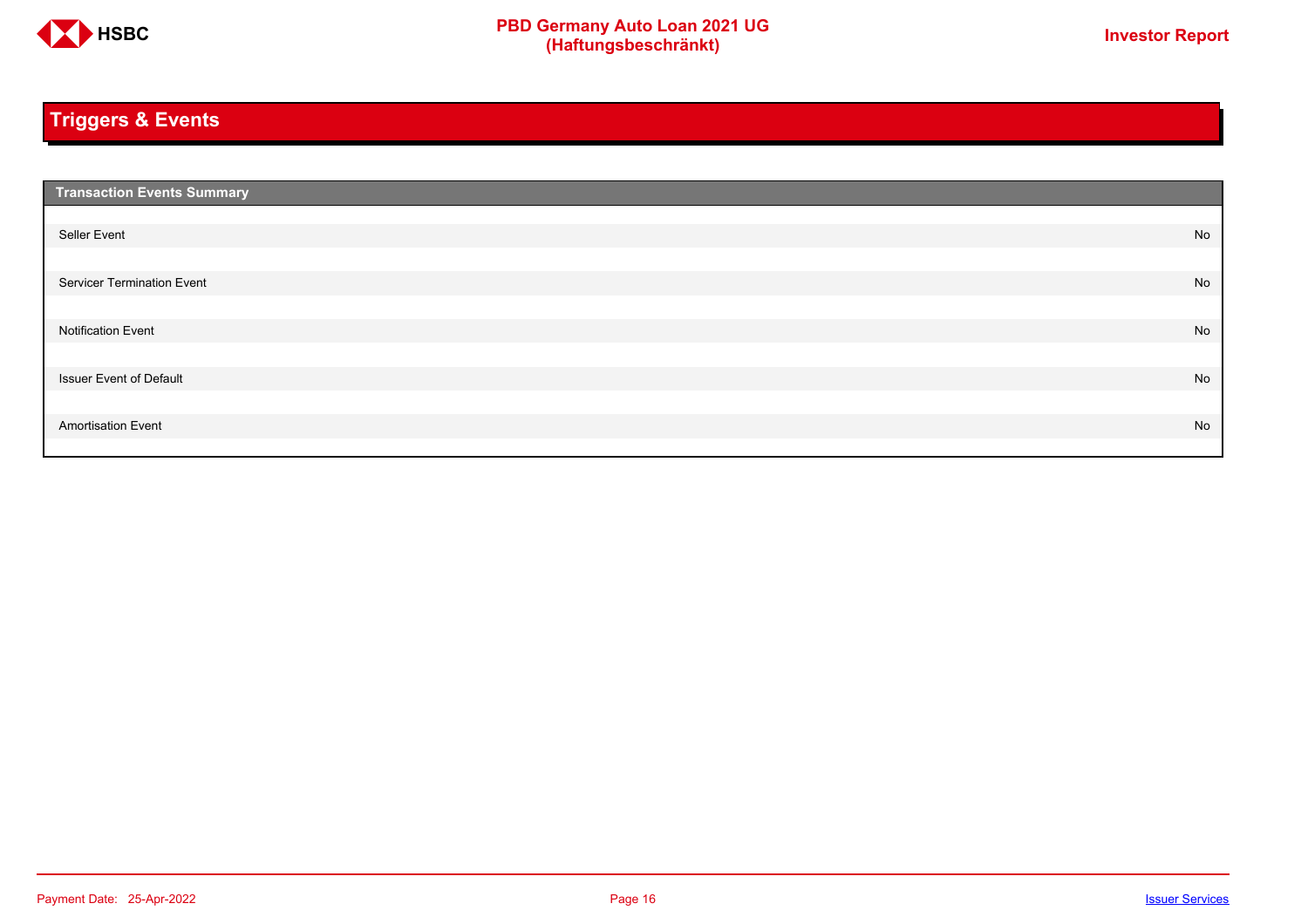

# <span id="page-16-0"></span>**Counterparty Ratings**

|                                                       |                          |        | <b>Long Term</b> |        |             | <b>Short Term</b> |               |               |
|-------------------------------------------------------|--------------------------|--------|------------------|--------|-------------|-------------------|---------------|---------------|
| Counterparty                                          | <b>Counterparty Role</b> | Agency | Trigger          | Rating |             | Status Trigger    | <b>Rating</b> | <b>Status</b> |
| Elavon Financial Services Designated Activity Company | Account Bank             | Fitch  |                  | AA-    | Pass        | F1                | $F1+$         | Pass          |
| Elavon Financial Services Designated Activity Company | <b>Account Bank</b>      | Moodys | A2               | Aa3    | <b>Pass</b> | $P-1$             | $P-1$         | Pass          |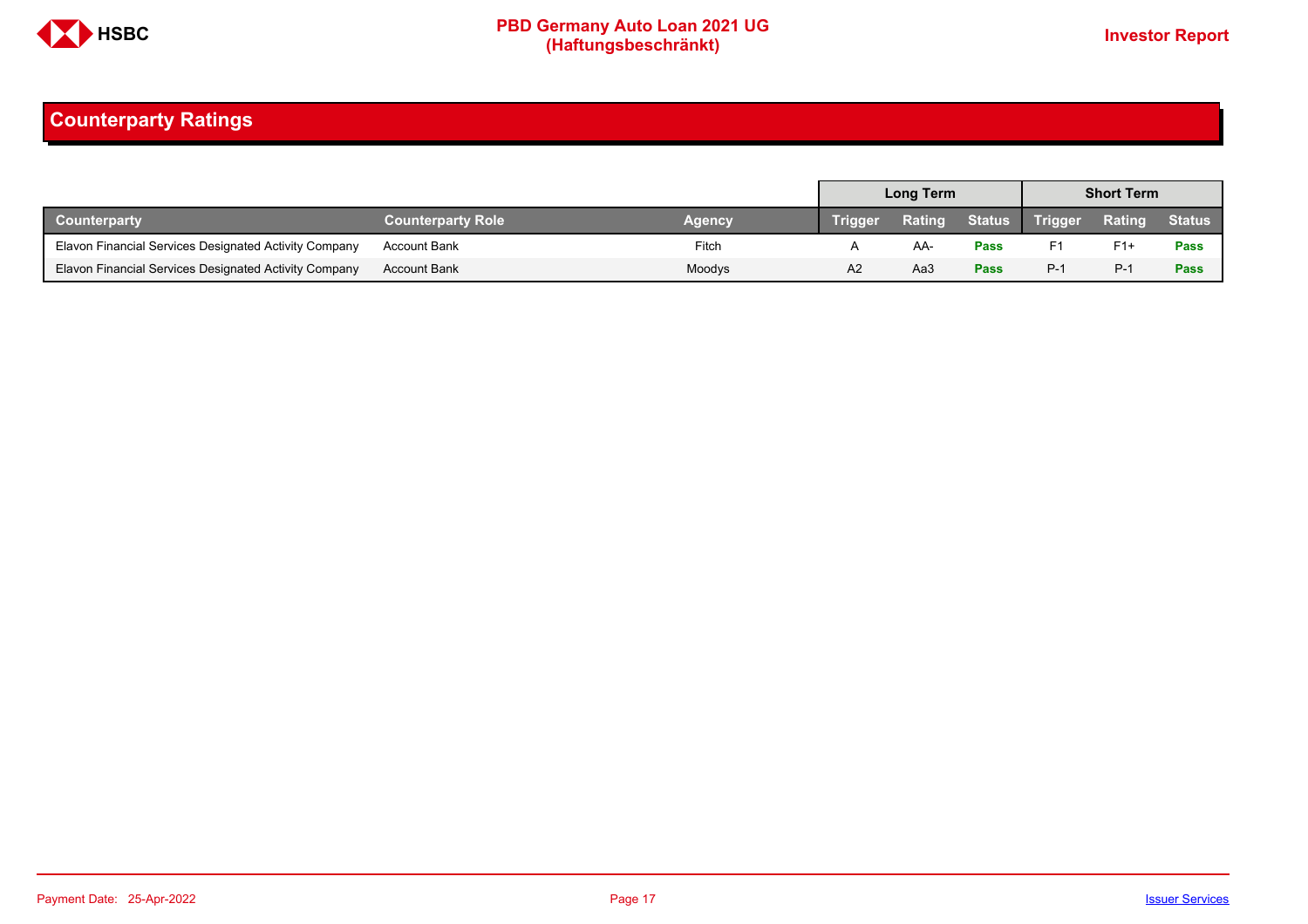

# <span id="page-17-0"></span>**Portfolio Summary**

| Portfolio Statistics - Performing Receivables |            |
|-----------------------------------------------|------------|
| Top 1 Customer                                | 0.03%      |
| Top 10 Customers                              | 0.25%      |
| Top 20 Customers                              | 0.46%      |
| Average Balance per Customer                  | €10,597.77 |
| Weighted Average Discounted Interest Rate     | 3.35%      |
| Weighted Average OLTV                         | 84.06%     |
| Weighted Average Original Term (Months)       | 50.1       |
| Weighted Average RemainingTerm (Months)       | 31.24      |
| Weighted Average Seasoning (Months)           | 18.86      |
| <b>Balloon Amount</b>                         | 42.66%     |

| <b>Loan Portfolio</b>                                                |                            |                  |
|----------------------------------------------------------------------|----------------------------|------------------|
| Principal Opening Balance of performing and delinquent receivables : | Principal                  | € 536,299,740.59 |
|                                                                      | <b>Number of Contracts</b> | 49,558           |
| Principal Receipts:                                                  | Principal Scheduled        | € 12,298,011.11  |
|                                                                      | Principal Unscheduled      | € 4,120,737.21   |
| Principal Opening Balance of repurchased receivables:                | Principal                  | € 660,408.54     |
|                                                                      | <b>Number of Contracts</b> | 772              |
| Losses (default amount):                                             | Principal                  | € 151,554.13     |
|                                                                      | <b>Number of Contracts</b> | 14               |
| Principal Closing Balance:                                           | Principal                  | € 519,069,029.60 |
|                                                                      | <b>Number of Contracts</b> | 48,786           |
| <b>Additional Receivables:</b>                                       | Principal                  | 17,230,910.81    |
|                                                                      | <b>Number of Contracts</b> | 1,047            |
| Principal Closing Balance plus Additional Receivables                | Principal                  | 536,299,940.41   |
|                                                                      | <b>Number of Contracts</b> | 49,833           |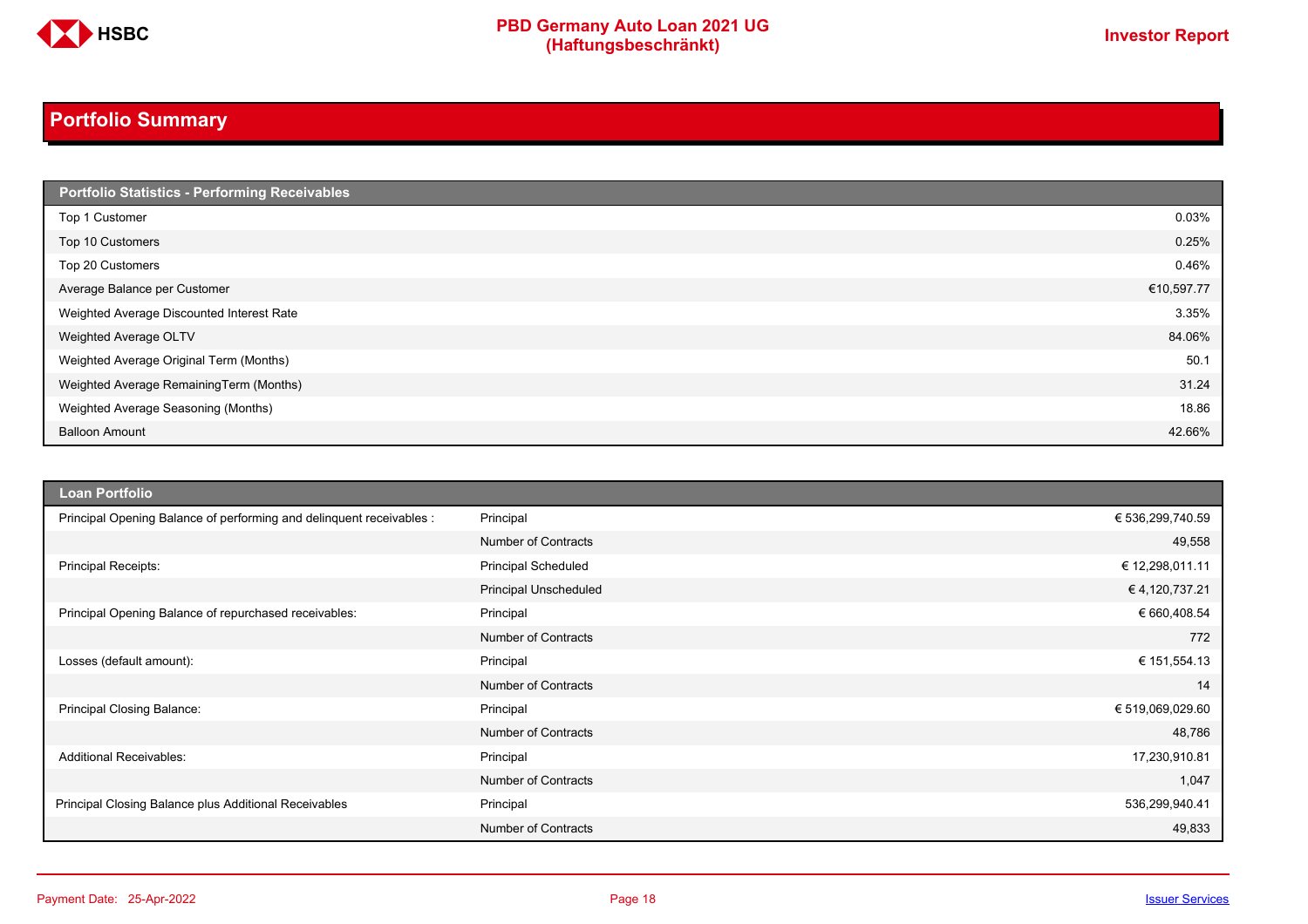

# **Portfolio Summary**

| <b>Performance Summary - Defaulted Receivables</b> | <b>Total</b>   |
|----------------------------------------------------|----------------|
| <b>Current Defaulted Receivables</b>               | € 151,554.13   |
| Number of current Defaulted Receivables            | 14             |
| <b>Cumulative Defaulted Receivables</b>            | € 1,163,508.34 |
| Number of Cumulative Defaulted Receivables         | 111            |
| <b>Current Recoveries</b>                          | € 137,708.15   |
| Number of Current Recoveries                       | 24             |
| <b>Cumulative Recoveries</b>                       | € 715,457.49   |
| Number of Cumulative Recoveries                    | 82             |
| Net Cumulative Losses under Defaulted Receivables  | €448,050.85    |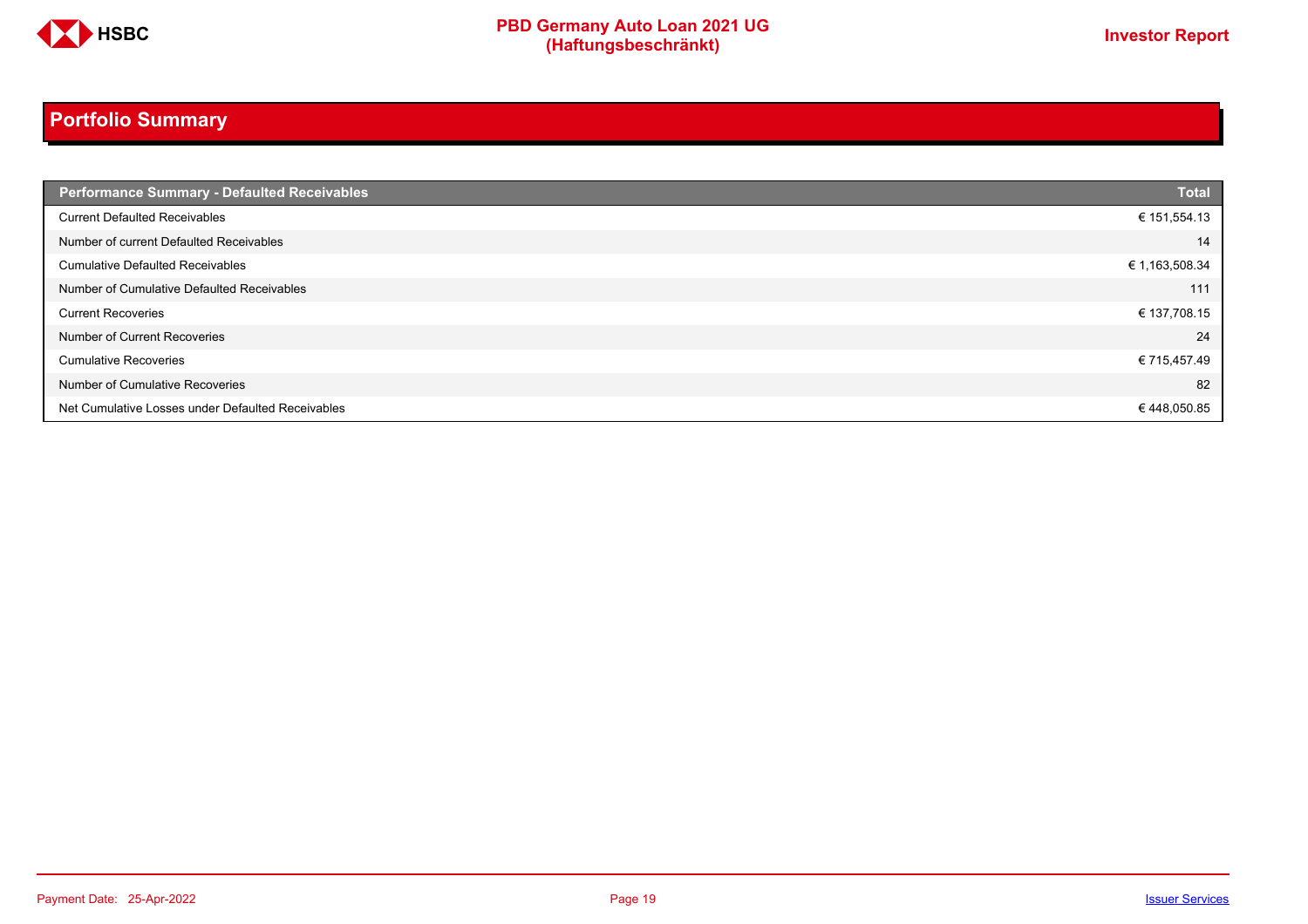

# **Portfolio Summary**

| <b>Performance Summary - Loan Performance</b> | <b>Trigger Breached</b> | <b>Trigger</b>           | <b>Current Month</b>     |
|-----------------------------------------------|-------------------------|--------------------------|--------------------------|
| <b>Performance Ratios:</b>                    |                         |                          |                          |
| Constant Prepayment Rate (CPR)                |                         |                          | 9.04%                    |
| <b>Cumulative Default Ratio</b>               | N                       | 2.00%                    |                          |
| Average Delinquency Ratio                     | N                       | 4.00%                    | 1.04%                    |
| <b>Principal Deficiency Shortfall</b>         |                         | $\overline{\phantom{0}}$ | $\overline{\phantom{a}}$ |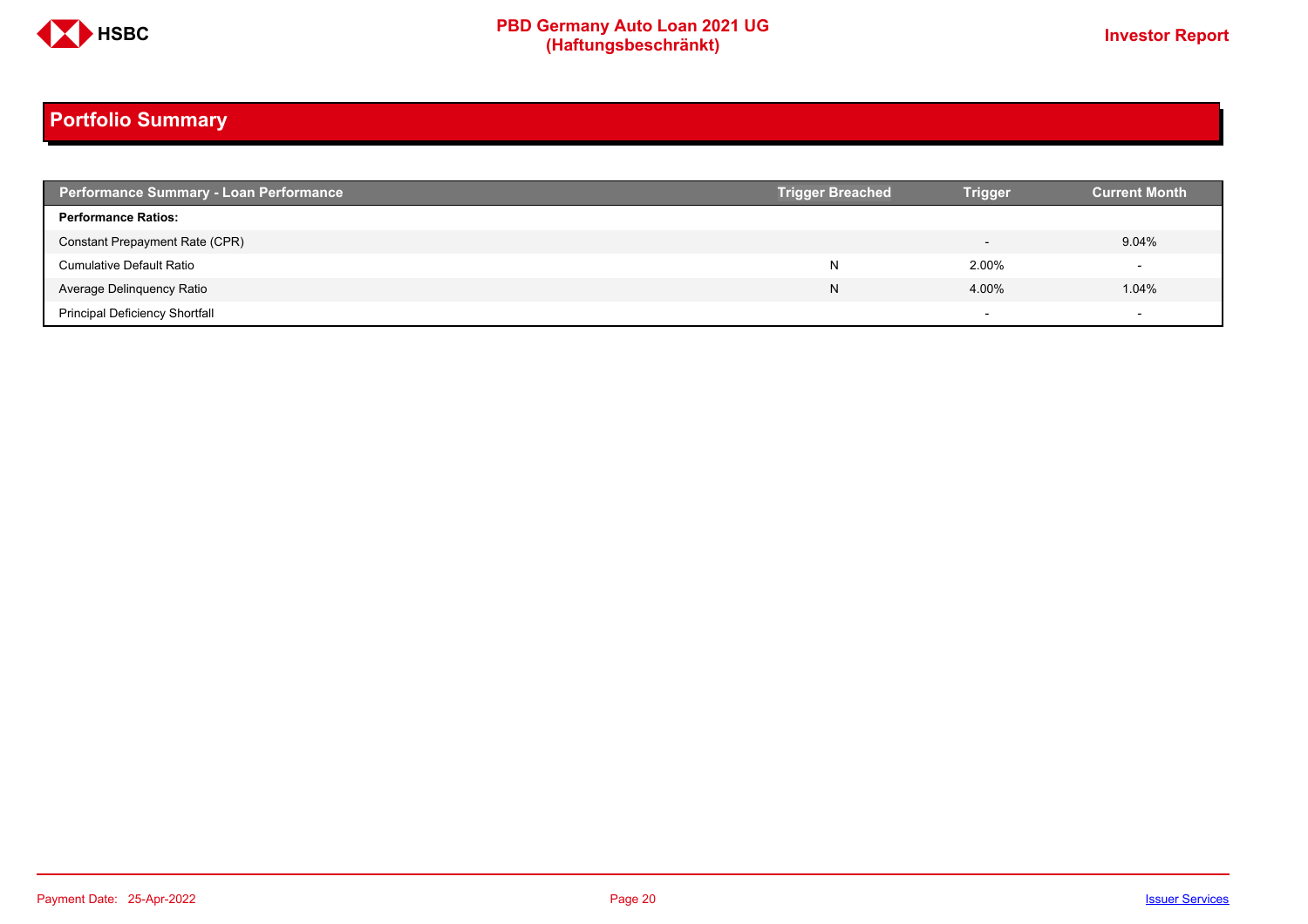

### <span id="page-20-0"></span>**Portfolio Concentration**

| <b>Concentration Limits</b>                                                                                                                                                                                                                                                                                                                                                                                                              | <b>Limit</b> | <b>Breached?</b> | <b>Actual</b><br>Amount | % of Total |
|------------------------------------------------------------------------------------------------------------------------------------------------------------------------------------------------------------------------------------------------------------------------------------------------------------------------------------------------------------------------------------------------------------------------------------------|--------------|------------------|-------------------------|------------|
| (a) the aggregate Outstanding Principal Amount of all Purchased Receivables that are Performing Receivables - as of such Subsequent<br>Purchase Date and taking into account all Additional Receivables to be purchased on such Subsequent Purchase Date:                                                                                                                                                                                |              |                  |                         |            |
| (i) which derive from Auto Loan Contracts in respect of Balloon Loans entered into with a Commercial Debtor does not exceed 35% of the                                                                                                                                                                                                                                                                                                   |              |                  |                         |            |
| aggregate Outstanding Principal Amount of all Purchased Receivables that are Performing Receivables, taking into account those Additional<br><b>Receivables</b>                                                                                                                                                                                                                                                                          | 35%          | N                | €159.170.004.90         | 29.68%     |
|                                                                                                                                                                                                                                                                                                                                                                                                                                          |              |                  |                         |            |
| (ii) which derive from Auto Loan Contracts entered into with a Commercial Debtor does not exceed 45% of the aggregate Outstanding<br>Principal Amount of all Purchased Receivables that are Performing Receivables, taking into account those Additional Receivables                                                                                                                                                                     | 45%          | N.               | €228.674.692.47         | 42.64%     |
|                                                                                                                                                                                                                                                                                                                                                                                                                                          |              |                  |                         |            |
| (iii) which derive from Auto Loan Contracts in respect of Balloon Loans does not exceed 85% of the aggregate Outstanding Principal<br>Amount of all Purchased Receivables that are Performing Receivables, taking into account those Additional Receivables                                                                                                                                                                              | 85%          | N                | €392,399,437.61         | 73.17%     |
|                                                                                                                                                                                                                                                                                                                                                                                                                                          |              |                  |                         |            |
| (iv) which derive from Auto Loan Contracts entered into to purchase Used Cars does not exceed 35% of the aggregate Outstanding<br>Principal Amount of all Purchased Receivables that are Performing Receivables, taking into account those Additional Receivables; and                                                                                                                                                                   | 35%          | N                | €187.699.561.30         | 35.00%     |
|                                                                                                                                                                                                                                                                                                                                                                                                                                          |              |                  |                         |            |
| (v) which are owed by the same Debtor does not exceed 0.05% of the aggregate Outstanding Principal Amount of all Purchased<br>Receivables that are Performing Receivables, taking into account those Additional Receivables                                                                                                                                                                                                              | 0.05%        | N                | €166.699.64             | 0.03%      |
|                                                                                                                                                                                                                                                                                                                                                                                                                                          |              |                  |                         |            |
| (b) the aggregate of the Balloon Amounts in respect of all Purchased Receivables that are Performing Receivables as of such date, taking into<br>account all Additional Receivables to be purchased on such Subsequent Purchase Date, is less than 60% of the aggregate Outstanding<br>Principal Amount of all Purchased Receivables that are Performing Receivables, taking into account those Additional Receivables                   | 60%          | N                | €228,793,943.19         | 42.66%     |
|                                                                                                                                                                                                                                                                                                                                                                                                                                          |              |                  |                         |            |
| (c) the average remaining term of the Auto Loan Contracts from which the Performing Receivables that are Performing Receivables arise.<br>taking into account all Additional Receivables to be purchased on such Subsequent Purchase Date, weighted by the Outstanding Principal<br>Amount of the Performing Receivables that are Performing Receivables, taking into account those Additional Receivables, does not exceed 46<br>months | 46           | N                | 31.24                   |            |
|                                                                                                                                                                                                                                                                                                                                                                                                                                          |              |                  |                         |            |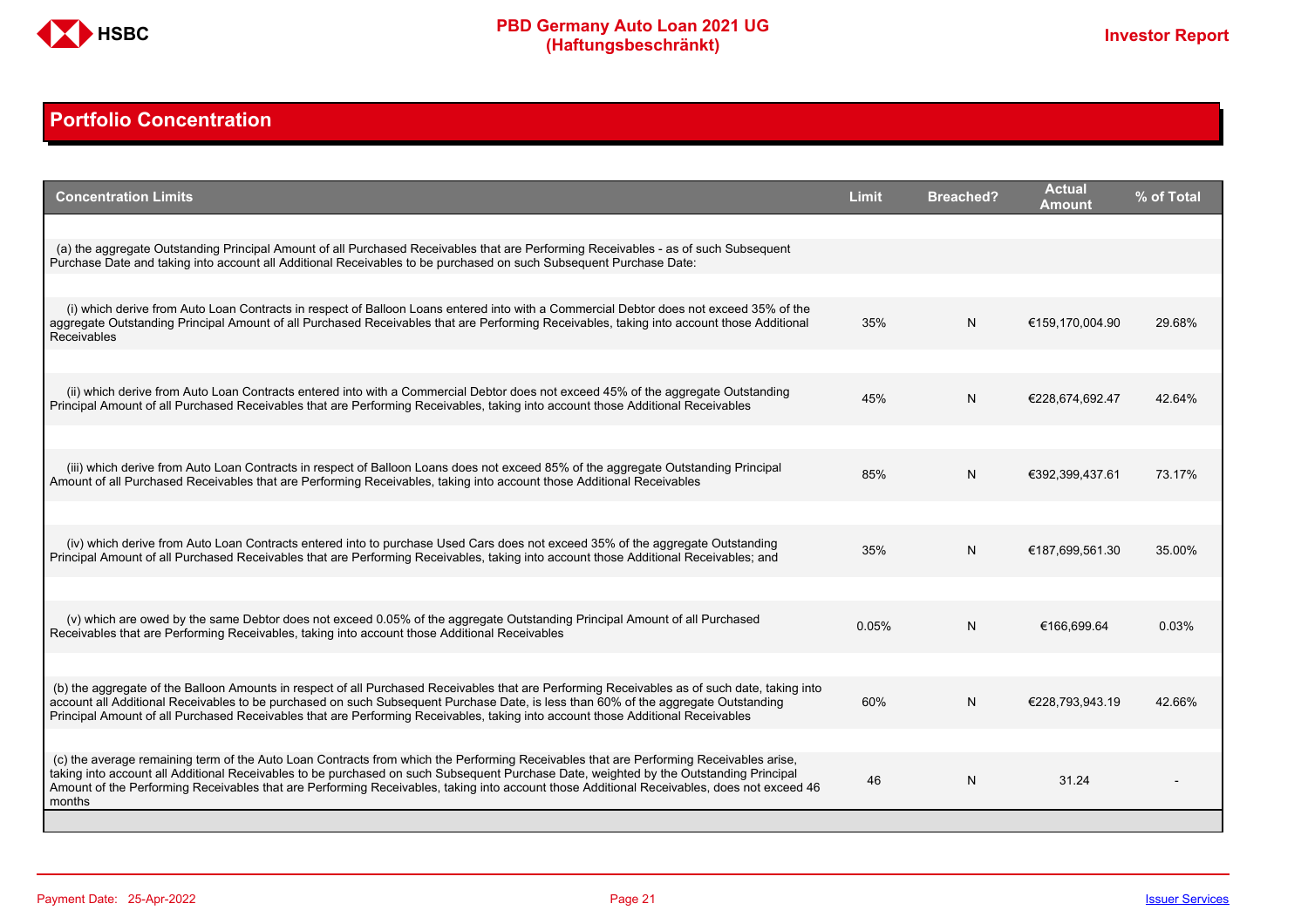

# <span id="page-21-0"></span>**Balance Sheet**

| <b>Assets</b>                            |                          | <b>Liabilities</b>                                 |
|------------------------------------------|--------------------------|----------------------------------------------------|
| <b>Principal Outstanding Balance</b>     |                          | <b>Principal Amount Outstanding</b>                |
| <b>Performing Receivables</b>            | €519,069,029.60          | €500,000,000.00<br>Class A Notes                   |
| <b>Additional Receivables</b>            | €17,230,910.81           | €36,300,000.00<br>Class B Notes                    |
| <b>Net Outstanding Receivable Amount</b> | €536,299,940.41          | €536,300,000.00<br><b>Notes</b>                    |
|                                          |                          |                                                    |
| <b>Reserves</b>                          |                          | Liabilities                                        |
| General Reserve Account                  | €1,500,000.00            | <b>General Reserve Liability</b><br>€1,500,000.00  |
| <b>General Collection Account</b>        |                          | <b>General Collection Liability</b>                |
| Interest Account                         | $\overline{\phantom{0}}$ | <b>Interest Account</b>                            |
| Principal Account                        | €59.59                   |                                                    |
| <b>Total Assets</b>                      | €537,800,000.00          | <b>Principal Account Ledger</b><br>€537,800,000.00 |

| <b>Liabilities</b>                  |                 |
|-------------------------------------|-----------------|
| <b>Principal Amount Outstanding</b> |                 |
| Class A Notes                       | €500,000,000.00 |
| Class B Notes                       | €36,300,000.00  |
| <b>Notes</b>                        | €536,300,000.00 |
|                                     |                 |
| <b>Liabilities</b>                  |                 |
| <b>General Reserve Liability</b>    | €1,500,000.00   |
| <b>General Collection Liability</b> | ٠               |
| <b>Interest Account</b>             |                 |
|                                     |                 |
| <b>Principal Account Ledger</b>     | €537,800,000.00 |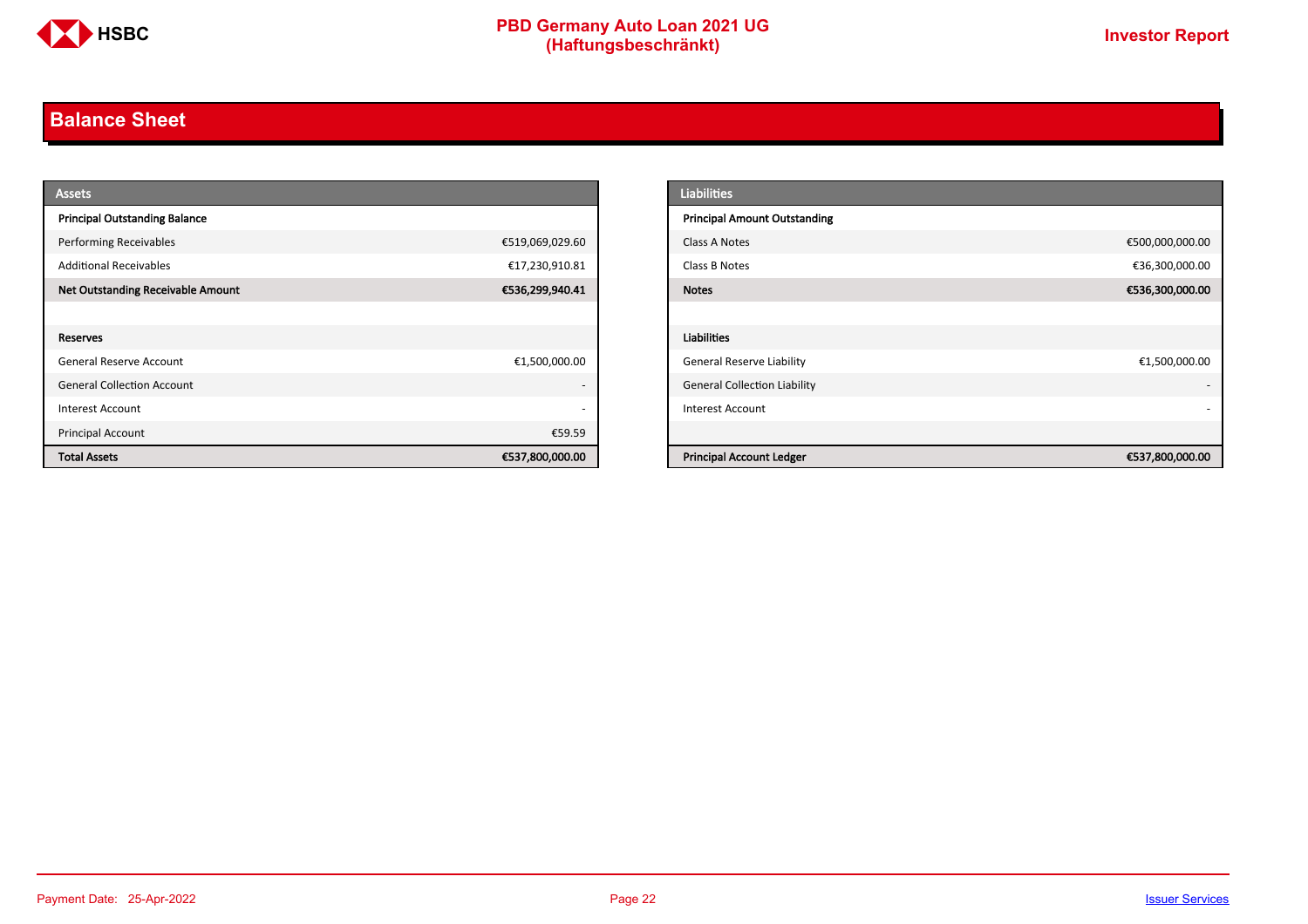

| <b>Delinquent Receivables</b> | <b>Total Current Principal Balance</b> | % Total Current Balance | <b>Number of Loans</b> | % Number of Loans |
|-------------------------------|----------------------------------------|-------------------------|------------------------|-------------------|
| $0 < 30$ days                 | € 534,922,357.93                       | 99.74%                  | 49,593                 | 99.74%            |
| $30 < 60$ days                | € 990.073.71                           | 0.18%                   | 97                     | 0.20%             |
| $60 < 90$ days                | € 265.280.88                           | 0.05%                   | 19                     | $0.04\%$          |
| $90 < 120$ days               | € 101,840.50                           | 0.02%                   | 10                     | 0.02%             |
| 120 < 150 days                | € 20,387.39                            | $0.00\%$                |                        | 0.01%             |
| <b>Grand Total</b>            | € 536.299.940.41                       | 100.00%                 | 49,722                 | 100.00%           |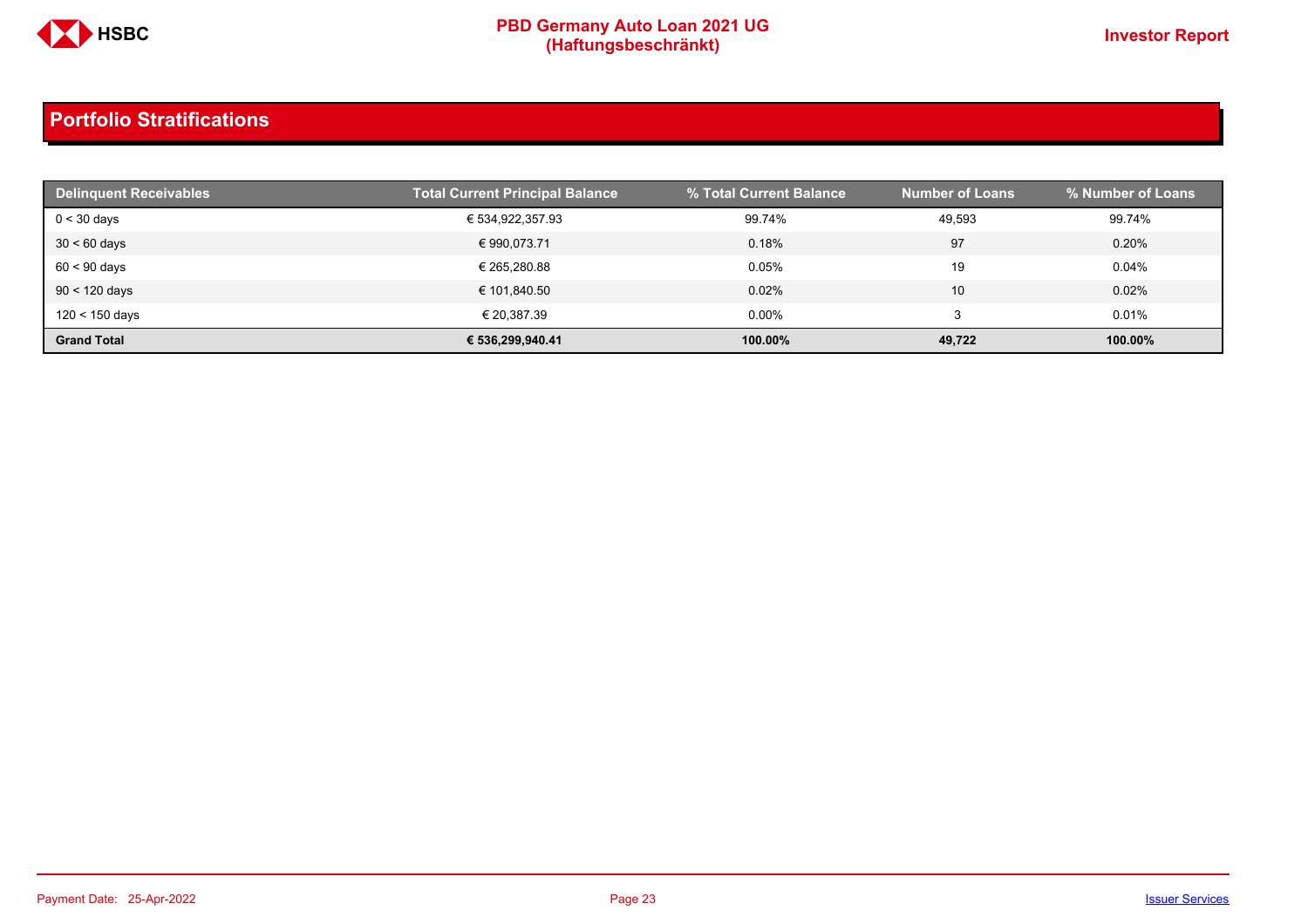

| <b>Vehicle Type</b> | Total Current Principal Balance | % Total Current Balance | <b>Number of Loans</b> | % Number of Loans |
|---------------------|---------------------------------|-------------------------|------------------------|-------------------|
| <b>New</b>          | € 348,600,379.11                | 65.00%                  | 24.772                 | 49.82%            |
| Used                | € 187,699,561.30                | 35.00%                  | 24,950                 | 50.18%            |
| <b>Grand Total</b>  | € 536,299,940.41                | $100.00\%$              | 49.722                 | 100.00%           |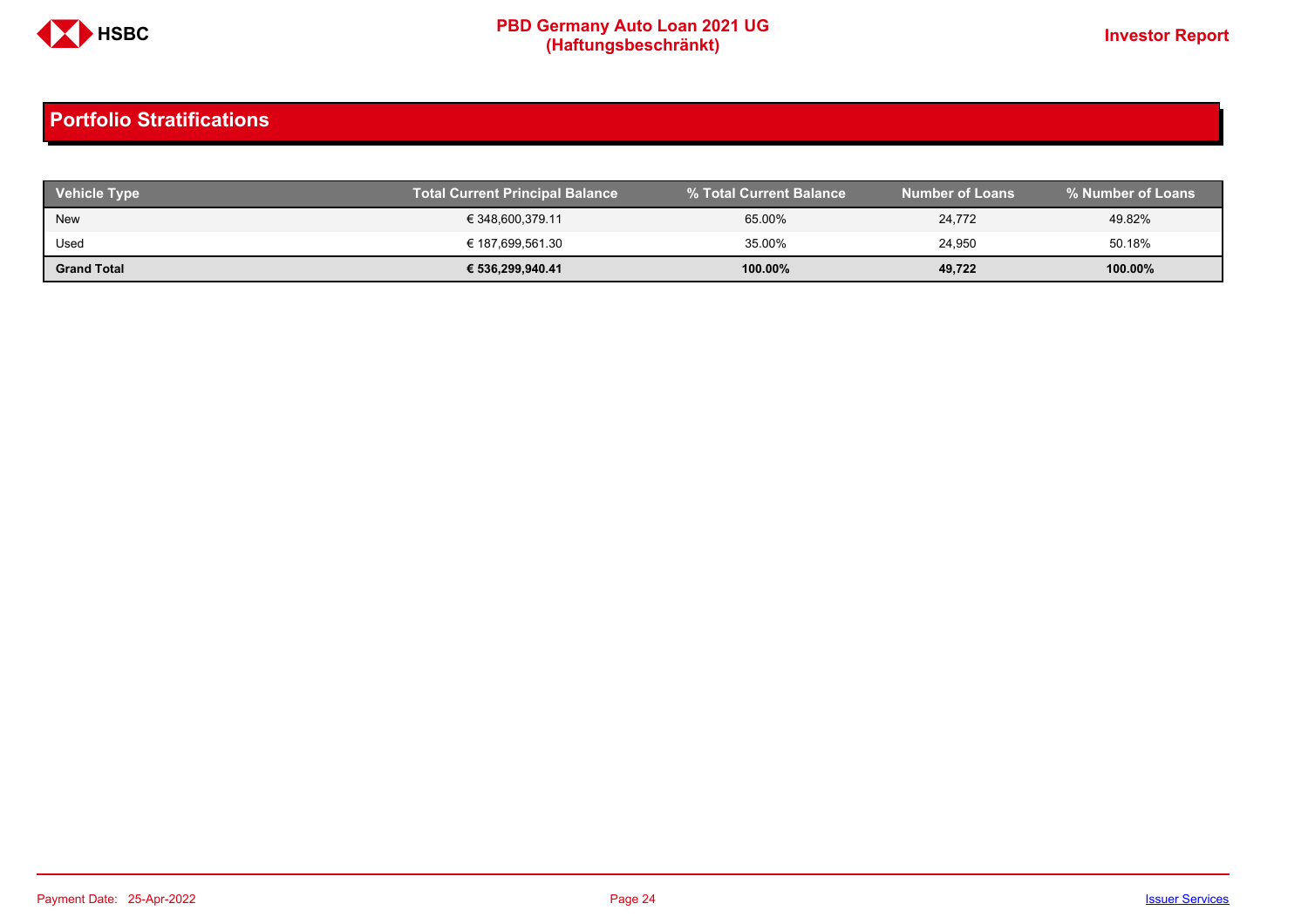

| <b>Customer Type</b> | <b>Total Current Principal Balance</b> |         | Number of Loans | % Number of Loans |
|----------------------|----------------------------------------|---------|-----------------|-------------------|
| Commercial           | € 228.674.692.47                       | 42.64%  | 18,154          | 36.51%            |
| Consumer             | € 307.625.247.94                       | 57.36%  | 31,568          | 63.49%            |
| <b>Grand Total</b>   | € 536,299,940.41                       | 100.00% | 49,722          | 100.00%           |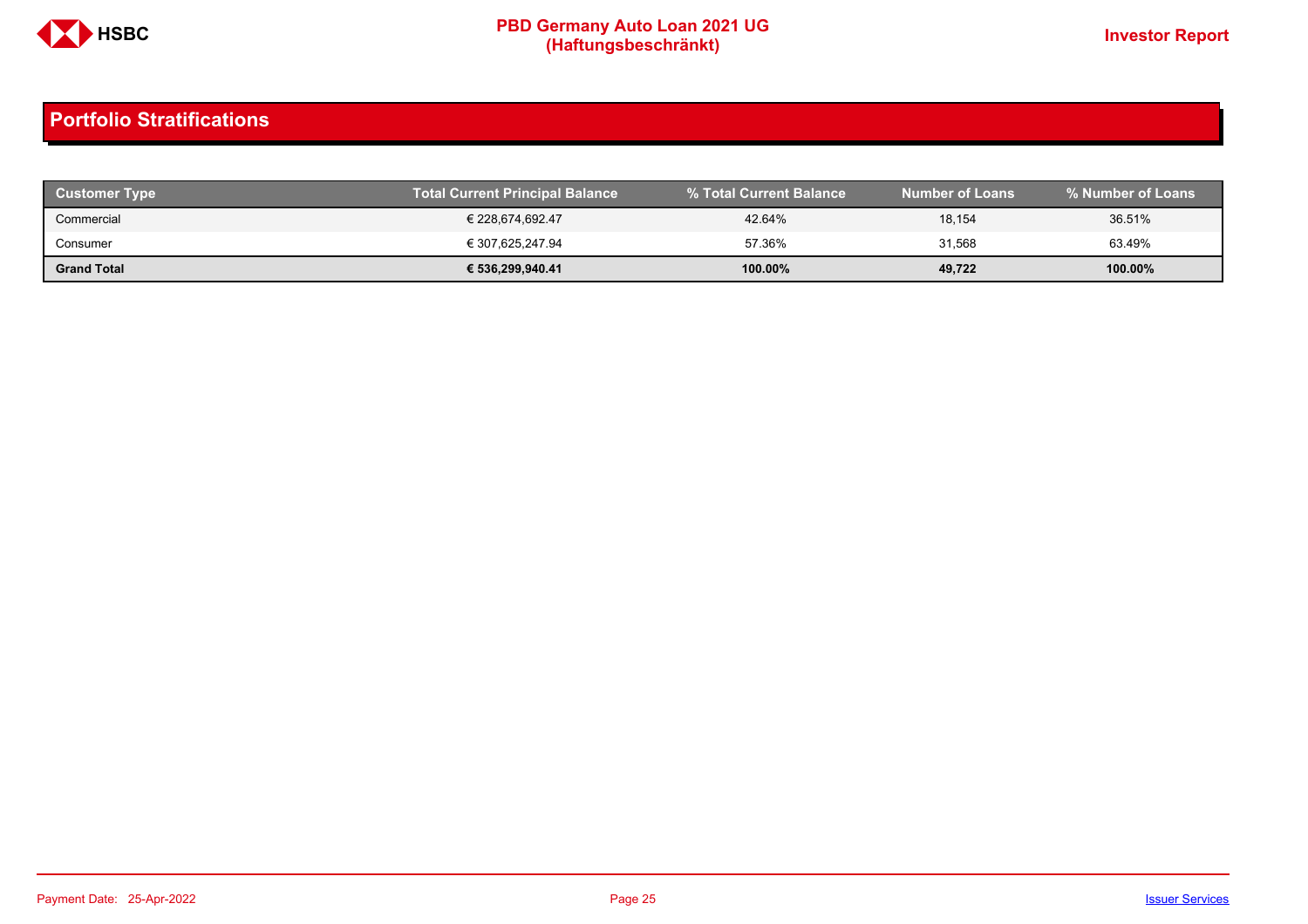

| <b>Contract Type</b> | <b>Total Current Principal Balance</b> |            | <b>Number of Loans</b> | % Number of Loans |
|----------------------|----------------------------------------|------------|------------------------|-------------------|
| Balloon              | € 392,399,437.61                       | 73.17%     | 29,588                 | 59.51%            |
| Standard             | € 143,900,502.80                       | 26.83%     | 20.134                 | 40.49%            |
| <b>Grand Total</b>   | € 536,299,940.41                       | $100.00\%$ | 49,722                 | 100.00%           |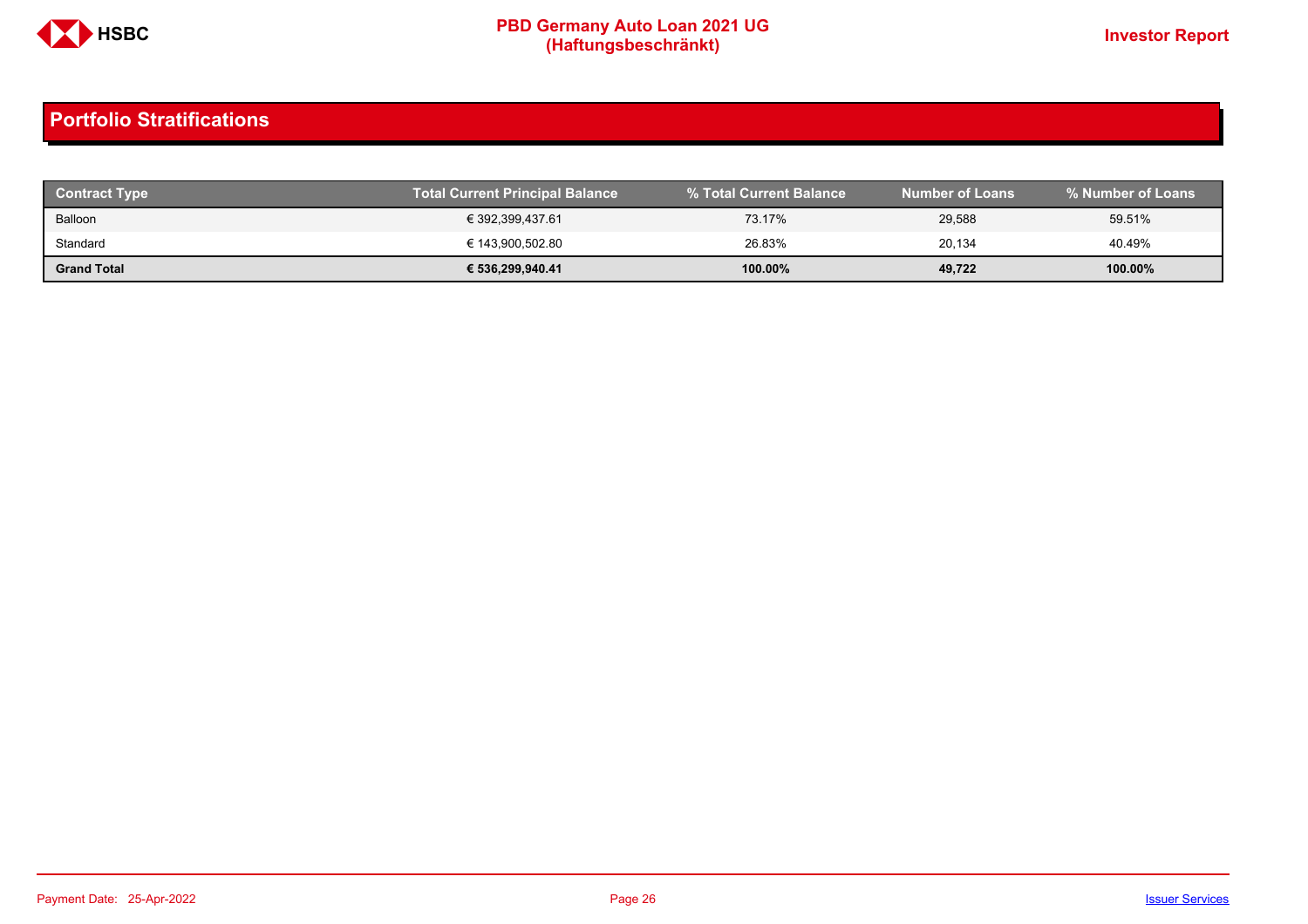

| <b>Initial Outstanding Balance</b> | <b>Total Current Principal Balance</b> | % Total Current Balance | <b>Number of Loans</b> | % Number of Loans |
|------------------------------------|----------------------------------------|-------------------------|------------------------|-------------------|
| < 2,500.00                         | € 338,981.60                           | 0.06%                   | 418                    | 0.84%             |
| 2,500.00 < 5,000.00                | €4,247,270.81                          | 0.79%                   | 2,072                  | 4.17%             |
| 5,000.00 < 7,500.00                | € 18,525,571.78                        | 3.45%                   | 5,027                  | 10.11%            |
| 7,500.00 < 10,000.00               | € 38,339,396.84                        | 7.15%                   | 6,816                  | 13.71%            |
| 10,000.00 < 12,500.00              | € 47,513,245.32                        | 8.86%                   | 6,534                  | 13.14%            |
| 12,500.00 < 15,000.00              | € 50,385,127.00                        | 9.39%                   | 5,488                  | 11.04%            |
| 15,000.00 < 17,500.00              | € 51,982,469.01                        | 9.69%                   | 4,735                  | 9.52%             |
| 17,500.00 < 20,000.00              | € 57,957,811.68                        | 10.81%                  | 4,415                  | 8.88%             |
| 20,000.00 < 22,500.00              | € 61,728,502.02                        | 11.51%                  | 4,191                  | 8.43%             |
| 22,500.00 < 25,000.00              | € 57,969,821.56                        | 10.81%                  | 3,448                  | 6.93%             |
| 25,000.00 < 27,500.00              | € 46,051,005.16                        | 8.59%                   | 2,387                  | 4.80%             |
| 27,500.00 < 30,000.00              | € 34,270,420.21                        | 6.39%                   | 1,601                  | 3.22%             |
| 30,000.00 < 32,500.00              | € 24,945,129.95                        | 4.65%                   | 1,059                  | 2.13%             |
| 32,500.00 < 35,000.00              | € 15,815,968.91                        | 2.95%                   | 624                    | 1.25%             |
| 35,000.00 < 37,500.00              | € 10,225,779.18                        | 1.91%                   | 387                    | 0.78%             |
| 37,500.00 < 40,000.00              | € 7,323,141.52                         | 1.37%                   | 255                    | 0.51%             |
| 40,000.00 < 42,500.00              | € 3,731,414.30                         | 0.70%                   | 122                    | 0.25%             |
| 42,500.00 < 45,000.00              | € 2,303,330.07                         | 0.43%                   | 70                     | 0.14%             |
| 45,000.00 < 47,500.00              | € 988,730.76                           | 0.18%                   | 28                     | 0.06%             |
| 47,500.00 < 50,000.00              | € 887,462.70                           | 0.17%                   | 24                     | 0.05%             |
| 50,000.00 < 52,500.00              | € 230,100.38                           | 0.04%                   | $\overline{7}$         | 0.01%             |
| 52,500.00 < 55,000.00              | € 461,238.44                           | 0.09%                   | 11                     | 0.02%             |
| 57,500.00 < 60,000.00              | € 37,125.32                            | 0.01%                   | $\mathbf{1}$           | $0.00\%$          |
| $= 60,000.00$                      | €40,895.89                             | 0.01%                   | $\overline{2}$         | $0.00\%$          |
| <b>Grand Total</b>                 | € 536,299,940.41                       | 100.00%                 | 49,722                 | 100.00%           |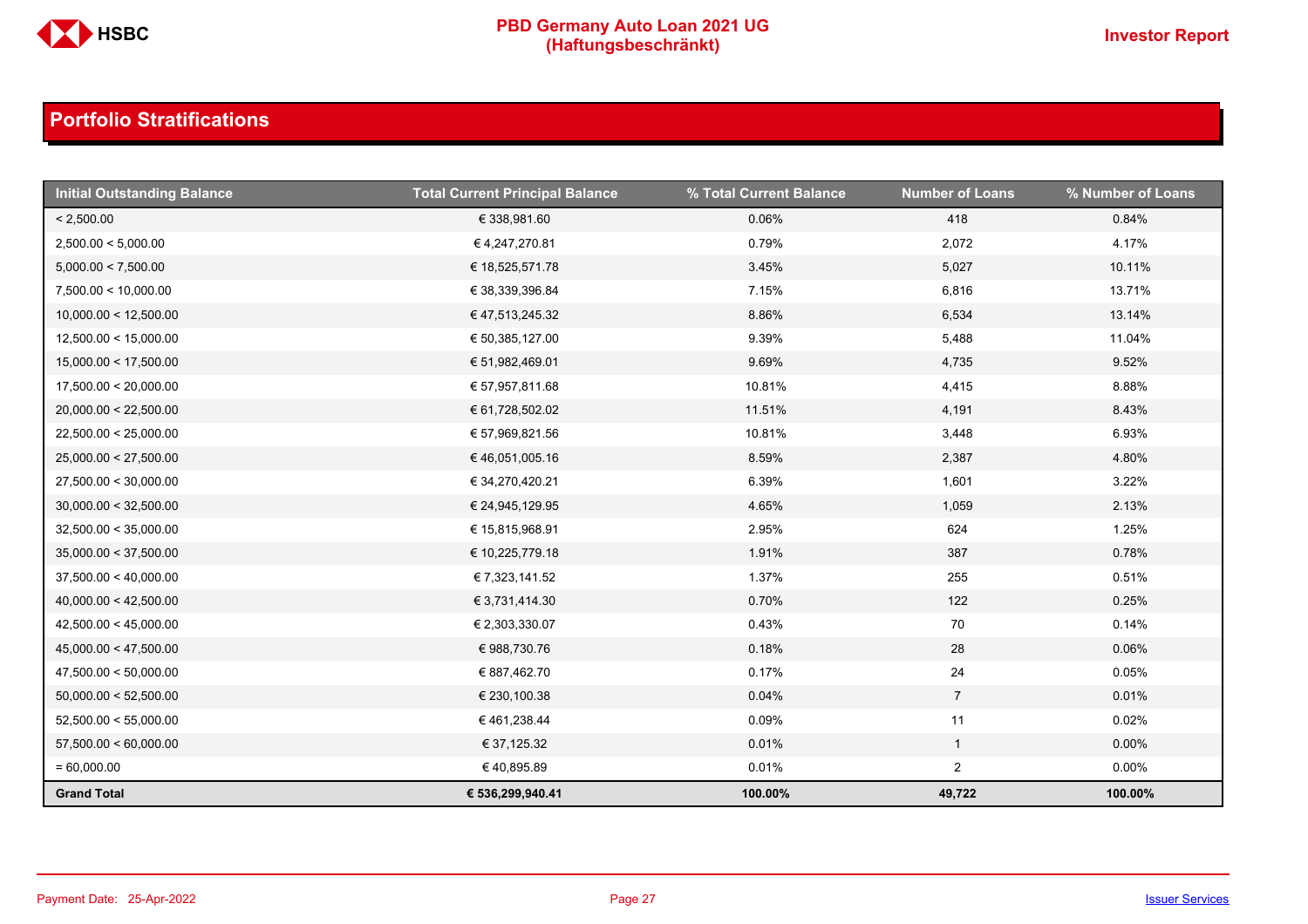

| <b>Remaining Outstanding Balance</b> | <b>Total Current Principal Balance</b> | % Total Current Balance | <b>Number of Loans</b> | % Number of Loans |
|--------------------------------------|----------------------------------------|-------------------------|------------------------|-------------------|
| < 2,500.00                           | € 5,479,314.47                         | 1.02%                   | 5,057                  | 10.17%            |
| 2,500.00 < 5,000.00                  | € 23,821,535.80                        | 4.44%                   | 6,229                  | 12.53%            |
| 5,000.00 < 7,500.00                  | € 49,157,755.87                        | 9.17%                   | 7,829                  | 15.75%            |
| 7,500.00 < 10,000.00                 | € 63,366,249.16                        | 11.82%                  | 7,284                  | 14.65%            |
| 10,000.00 < 12,500.00                | € 62,865,227.04                        | 11.72%                  | 5,612                  | 11.29%            |
| 12,500.00 < 15,000.00                | € 67,529,685.58                        | 12.59%                  | 4,926                  | 9.91%             |
| 15,000.00 < 17,500.00                | € 63,619,763.94                        | 11.86%                  | 3,929                  | 7.90%             |
| 17,500.00 < 20,000.00                | € 56,408,602.10                        | 10.52%                  | 3,018                  | 6.07%             |
| 20,000.00 < 22,500.00                | € 46,058,477.93                        | 8.59%                   | 2,176                  | 4.38%             |
| 22,500.00 < 25,000.00                | € 35,990,199.45                        | 6.71%                   | 1,522                  | 3.06%             |
| 25,000.00 < 27,500.00                | € 25,736,643.13                        | 4.80%                   | 986                    | 1.98%             |
| 27,500.00 < 30,000.00                | € 15,051,274.62                        | 2.81%                   | 527                    | 1.06%             |
| 30,000.00 < 32,500.00                | € 9,077,213.05                         | 1.69%                   | 292                    | 0.59%             |
| 32,500.00 < 35,000.00                | € 5,012,360.73                         | 0.93%                   | 149                    | 0.30%             |
| 35,000.00 < 37,500.00                | € 3,652,379.89                         | 0.68%                   | 101                    | 0.20%             |
| 37,500.00 < 40,000.00                | € 1,855,836.71                         | 0.35%                   | 48                     | 0.10%             |
| 40,000.00 < 42,500.00                | €785,665.58                            | 0.15%                   | 19                     | 0.04%             |
| 42,500.00 < 45,000.00                | € 395,350.59                           | 0.07%                   | 9                      | 0.02%             |
| 45,000.00 < 47,500.00                | € 232,442.97                           | 0.04%                   | $5\overline{)}$        | 0.01%             |
| 47,500.00 < 50,000.00                | €48,385.03                             | 0.01%                   | $\mathbf{1}$           | $0.00\%$          |
| 50,000.00 < 52,500.00                | € 102,834.43                           | 0.02%                   | $\overline{2}$         | $0.00\%$          |
| 52,500.00 < 55,000.00                | € 52,742.34                            | 0.01%                   |                        | $0.00\%$          |
| <b>Grand Total</b>                   | € 536,299,940.41                       | 100.00%                 | 49,722                 | 100.00%           |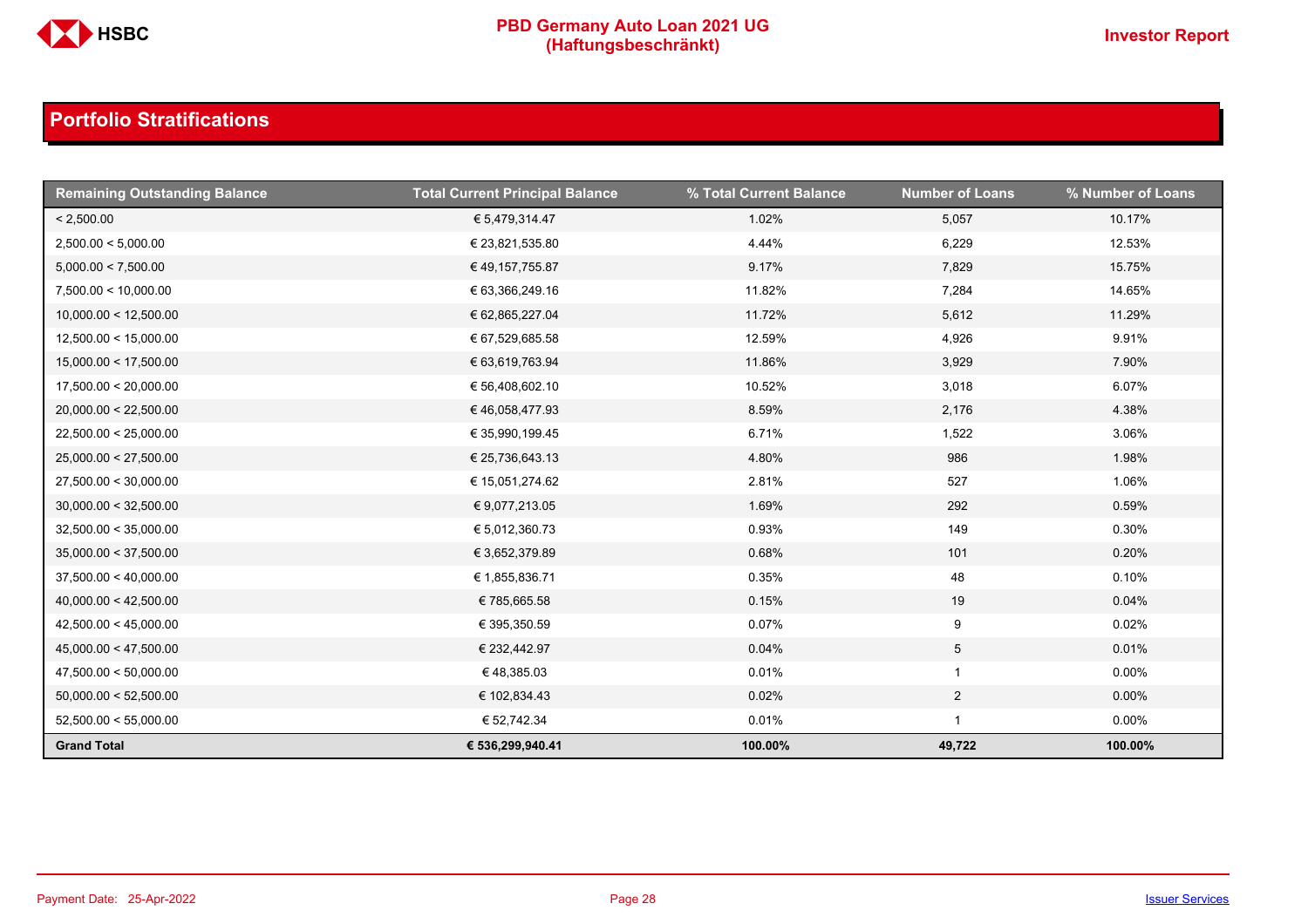

| <b>Original Term (Months)</b> | <b>Total Current Principal Balance</b> | % Total Current Balance | <b>Number of Loans</b> | % Number of Loans |
|-------------------------------|----------------------------------------|-------------------------|------------------------|-------------------|
| 6 < 12                        | € 23,128.08                            | $0.00\%$                | 10                     | 0.02%             |
| 12 < 18                       | € 773,491.59                           | 0.14%                   | 263                    | 0.53%             |
| 18 < 24                       | € 595,051.40                           | 0.11%                   | 207                    | 0.42%             |
| 24 < 30                       | € 7,360,411.05                         | 1.37%                   | 1,686                  | 3.39%             |
| 30 < 36                       | € 2,092,546.56                         | 0.39%                   | 486                    | 0.98%             |
| 36 < 42                       | €45,104,733.51                         | 8.41%                   | 6,364                  | 12.80%            |
| 42 < 48                       | € 3,472,465.15                         | 0.65%                   | 553                    | 1.11%             |
| 48 < 54                       | € 357,780,258.24                       | 66.71%                  | 28,739                 | 57.80%            |
| 54 < 60                       | € 2,601,192.94                         | 0.49%                   | 317                    | 0.64%             |
| 60 < 66                       | € 89,571,035.03                        | 16.70%                  | 8,393                  | 16.88%            |
| 66 < 72                       | € 844,706.03                           | 0.16%                   | 108                    | 0.22%             |
| 72 < 78                       | € 8,854,984.31                         | 1.65%                   | 1,034                  | 2.08%             |
| 78 < 84                       | € 549,898.29                           | 0.10%                   | 55                     | 0.11%             |
| $>= 84$                       | € 16,676,038.23                        | 3.11%                   | 1,507                  | 3.03%             |
| <b>Grand Total</b>            | € 536,299,940.41                       | 100.00%                 | 49,722                 | 100.00%           |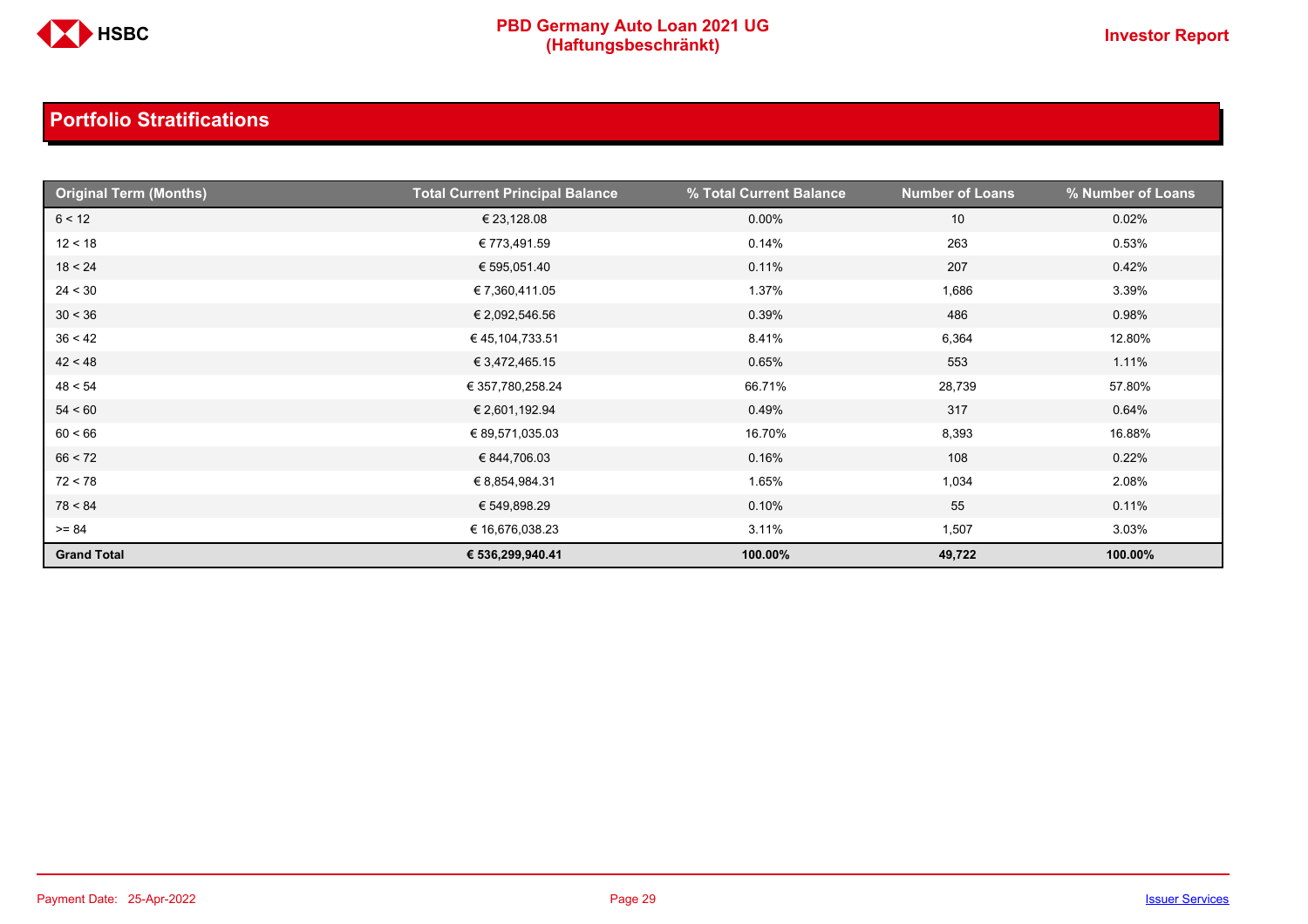

| <b>Remaining Term (Months)</b> | <b>Total Current Principal Balance</b> | % Total Current Balance | <b>Number of Loans</b> | % Number of Loans |
|--------------------------------|----------------------------------------|-------------------------|------------------------|-------------------|
| < 6                            | € 9,606,127.98                         | 1.79%                   | 3,349                  | 6.74%             |
| 6 < 12                         | € 36,001,131.44                        | 6.71%                   | 5,003                  | 10.06%            |
| 12 < 18                        | € 51,677,312.97                        | 9.64%                   | 5,778                  | 11.62%            |
| 18 < 24                        | € 76,807,929.12                        | 14.32%                  | 7,487                  | 15.06%            |
| 24 < 30                        | € 70,295,546.37                        | 13.11%                  | 6,405                  | 12.88%            |
| 30 < 36                        | € 87,381,305.16                        | 16.29%                  | 7,015                  | 14.11%            |
| 36 < 42                        | € 78,682,459.15                        | 14.67%                  | 5,713                  | 11.49%            |
| 42 < 48                        | € 71,119,525.17                        | 13.26%                  | 4,729                  | 9.51%             |
| 48 < 54                        | € 20,648,467.08                        | 3.85%                   | 1,679                  | 3.38%             |
| 54 < 60                        | € 18,959,084.29                        | 3.54%                   | 1,362                  | 2.74%             |
| 60 < 66                        | € 5,106,304.67                         | 0.95%                   | 450                    | 0.91%             |
| 66 < 72                        | € 4,323,582.77                         | 0.81%                   | 352                    | 0.71%             |
| 72 < 78                        | € 2,702,965.56                         | 0.50%                   | 203                    | 0.41%             |
| 78 < 84                        | € 2,988,198.68                         | 0.56%                   | 197                    | 0.40%             |
| <b>Grand Total</b>             | € 536,299,940.41                       | 100.00%                 | 49,722                 | 100.00%           |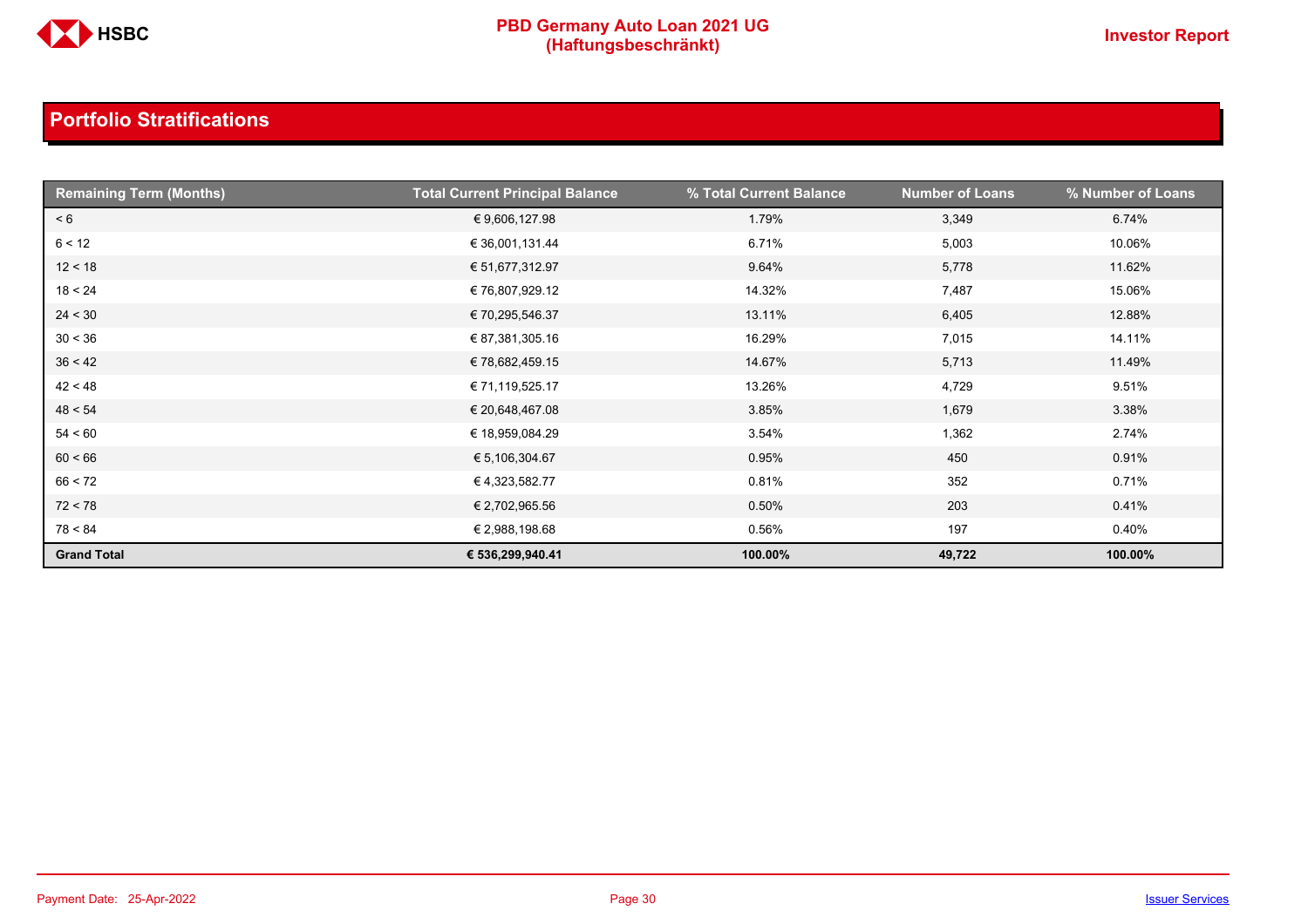

| <b>Seasoning (Months)</b> | <b>Total Current Principal Balance</b> | % Total Current Balance | <b>Number of Loans</b> | % Number of Loans |
|---------------------------|----------------------------------------|-------------------------|------------------------|-------------------|
| < 6                       | € 72,652,652.65                        | 13.55%                  | 4,937                  | 9.93%             |
| 6 < 12                    | € 93,188,956.53                        | 17.38%                  | 7,363                  | 14.81%            |
| 12 < 18                   | € 96,033,760.85                        | 17.91%                  | 8,136                  | 16.36%            |
| 18 < 24                   | € 83,673,918.53                        | 15.60%                  | 8,242                  | 16.58%            |
| 24 < 30                   | € 87,970,710.47                        | 16.40%                  | 8,618                  | 17.33%            |
| 30 < 36                   | € 54,019,585.01                        | 10.07%                  | 6,006                  | 12.08%            |
| 36 < 42                   | € 36,313,532.80                        | 6.77%                   | 4,315                  | 8.68%             |
| 42 < 48                   | € 11,228,711.28                        | 2.09%                   | 1,623                  | 3.26%             |
| 48 < 54                   | € 587,248.80                           | 0.11%                   | 232                    | 0.47%             |
| 54 < 60                   | € 379,860.92                           | 0.07%                   | 103                    | 0.21%             |
| 60 < 66                   | € 145,391.64                           | 0.03%                   | 74                     | 0.15%             |
| 66 < 72                   | € 82,602.97                            | 0.02%                   | $50\,$                 | 0.10%             |
| 72 < 78                   | € 18,432.05                            | $0.00\%$                | 14                     | 0.03%             |
| 78 < 84                   | € 4,575.91                             | $0.00\%$                | 8                      | 0.02%             |
| $>= 84$                   | $\overline{\phantom{0}}$               | $0.00\%$                |                        | $0.00\%$          |
| <b>Grand Total</b>        | € 536,299,940.41                       | 100.00%                 | 49,722                 | 100.00%           |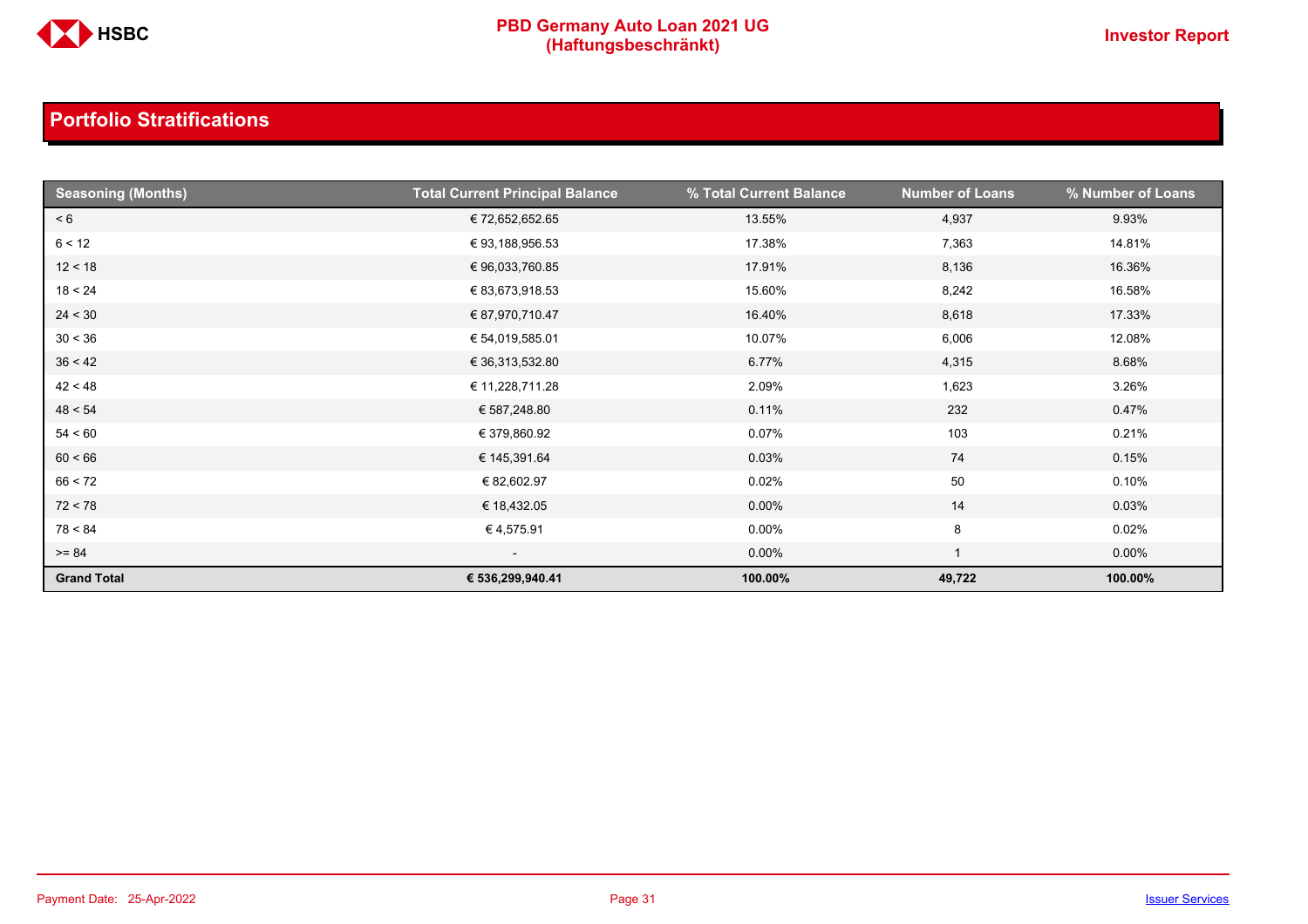

| Discount Rate (%)  | <b>Total Current Principal Balance</b> | % Total Current Balance | <b>Number of Loans</b> | % Number of Loans |
|--------------------|----------------------------------------|-------------------------|------------------------|-------------------|
| 3.00 < 4.00        | €453,406,922.63                        | 84.54%                  | 39,127                 | 78.69%            |
| 4.00 < 5.00        | € 78,263,762.58                        | 14.59%                  | 9,709                  | 19.53%            |
| 5.00 < 6.00        | € 4,372,540.32                         | 0.82%                   | 823                    | 1.66%             |
| 6.00 < 7.00        | € 212.875.68                           | 0.04%                   | 49                     | 0.10%             |
| 7.00 < 8.00        | € 43.839.20                            | 0.01%                   | 14                     | 0.03%             |
| <b>Grand Total</b> | € 536,299,940.41                       | 100.00%                 | 49,722                 | 100.00%           |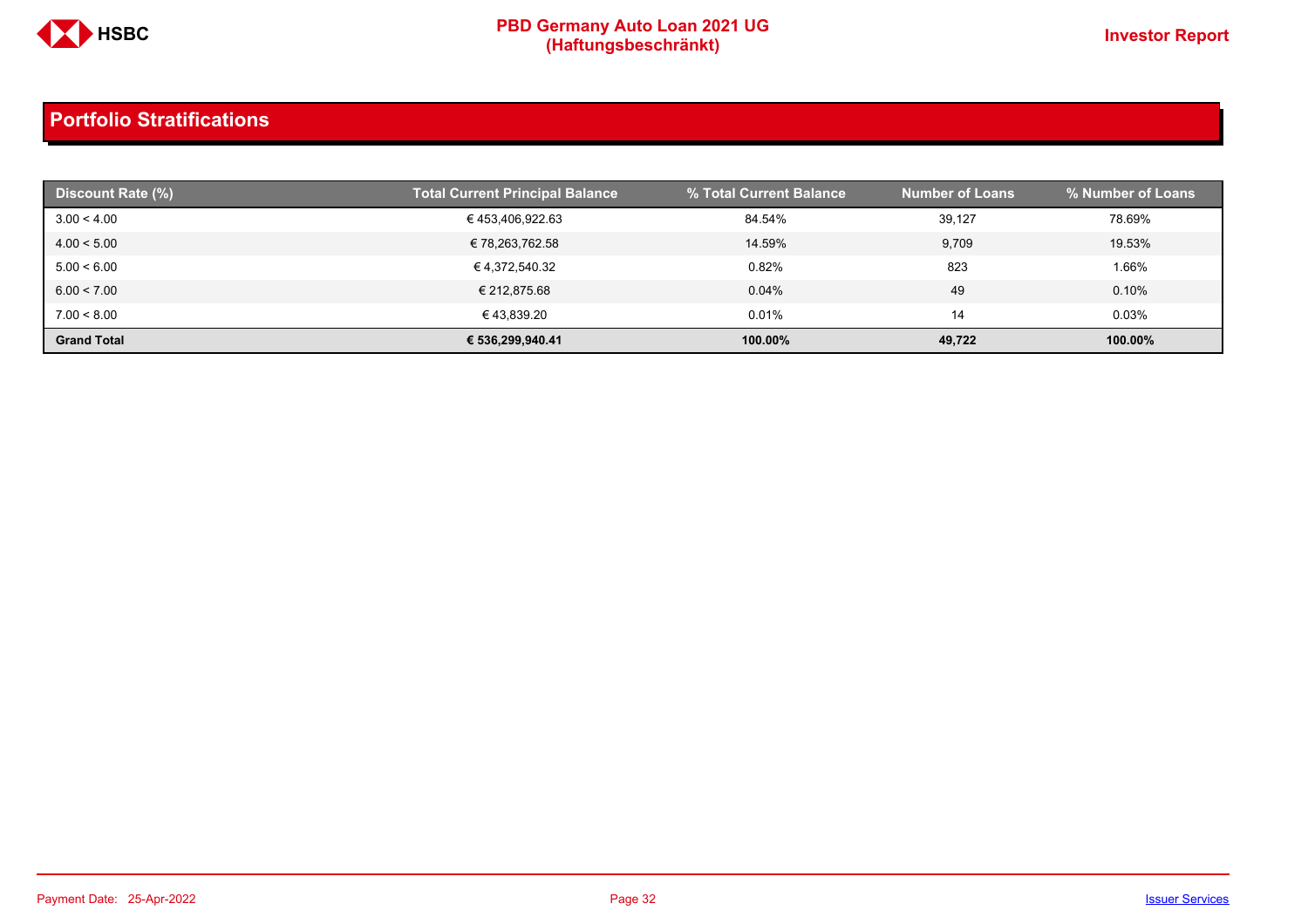

| <b>Balloon Payment as % of Car Sale Price</b> | <b>Total Current Principal Balance</b> | % Total Current Balance | <b>Number of Loans</b> | % Number of Loans |
|-----------------------------------------------|----------------------------------------|-------------------------|------------------------|-------------------|
| 0.00 < 10.00                                  | € 166,058,832.16                       | 30.96%                  | 23,771                 | 47.81%            |
| 10.00 < 20.00                                 | € 23,333,096.10                        | 4.35%                   | 2,355                  | 4.74%             |
| 20.00 < 30.00                                 | €44,465,343.04                         | 8.29%                   | 3,707                  | 7.46%             |
| 30.00 < 40.00                                 | € 99,416,674.70                        | 18.54%                  | 7,471                  | 15.03%            |
| 40.00 < 50.00                                 | € 136,844,873.20                       | 25.52%                  | 8,482                  | 17.06%            |
| 50.00 < 60.00                                 | € 59,932,081.57                        | 11.18%                  | 3,550                  | 7.14%             |
| 60.00 < 70.00                                 | € 6,043,511.68                         | 1.13%                   | 372                    | 0.75%             |
| 70.00 < 80.00                                 | € 205.527.96                           | 0.04%                   | 14                     | 0.03%             |
| <b>Grand Total</b>                            | € 536,299,940.41                       | 100.00%                 | 49,722                 | 100.00%           |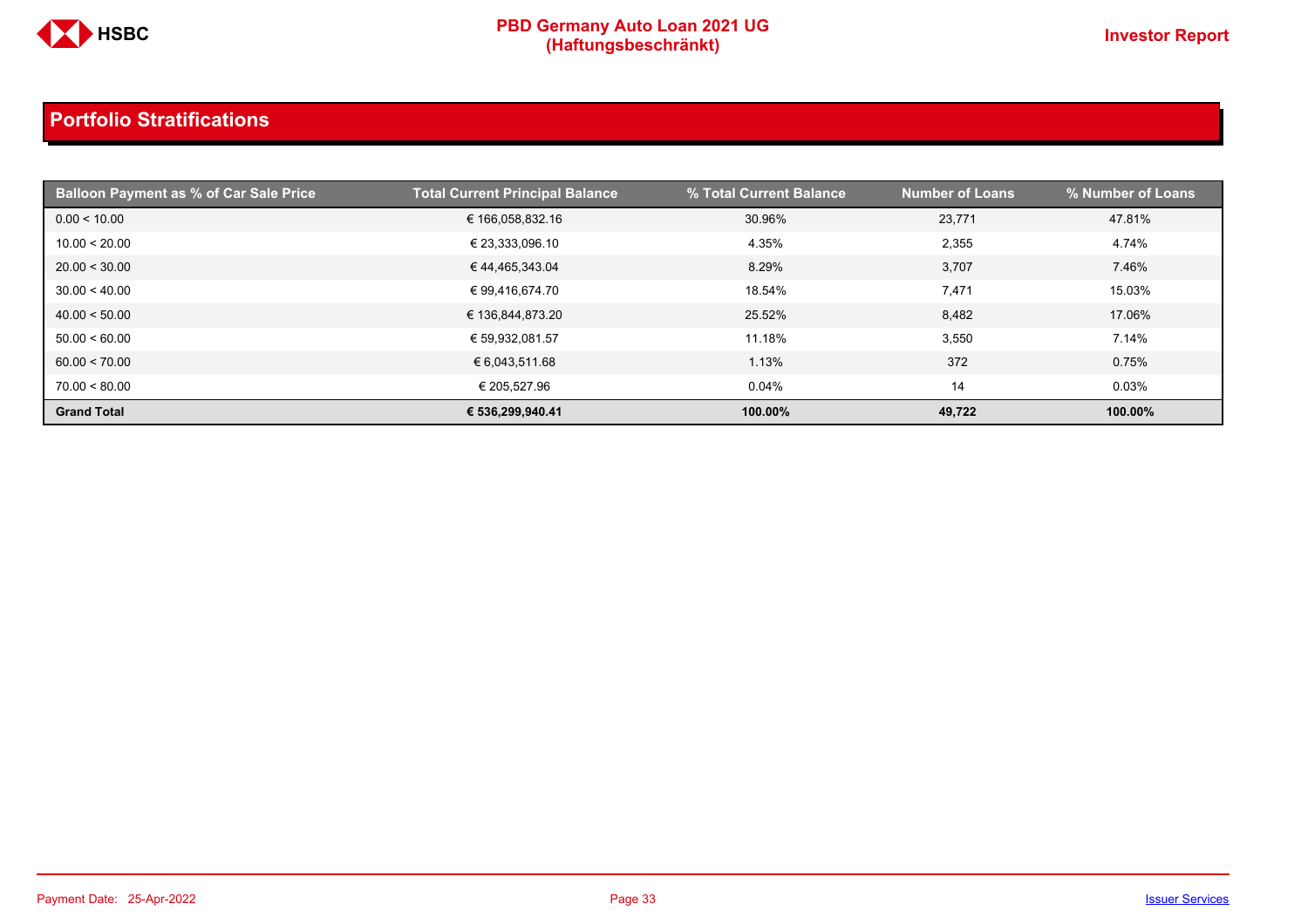

| <b>Balloon Payment as % of Initial Balance</b> | <b>Total Current Principal Balance</b> | % Total Current Balance | <b>Number of Loans</b> | % Number of Loans |
|------------------------------------------------|----------------------------------------|-------------------------|------------------------|-------------------|
| 0.00 < 10.00                                   | € 162,340,208.12                       | 30.27%                  | 23,226                 | 46.71%            |
| 10.00 < 20.00                                  | € 12,669,074.61                        | 2.36%                   | 1,339                  | 2.69%             |
| 20.00 < 30.00                                  | € 28,088,432.09                        | 5.24%                   | 2,515                  | 5.06%             |
| 30.00 < 40.00                                  | € 63,991,602.53                        | 11.93%                  | 5,291                  | 10.64%            |
| 40.00 < 50.00                                  | € 106,437,139.39                       | 19.85%                  | 7,276                  | 14.63%            |
| 50.00 < 60.00                                  | € 108,206,786.56                       | 20.18%                  | 6,711                  | 13.50%            |
| 60.00 < 70.00                                  | €44,985,262.49                         | 8.39%                   | 2,762                  | 5.55%             |
| 70.00 < 80.00                                  | € 9,560,861.77                         | 1.78%                   | 601                    | 1.21%             |
| 80.00 < 90.00                                  | € 20,572.85                            | $0.00\%$                |                        | $0.00\%$          |
| <b>Grand Total</b>                             | € 536,299,940.41                       | 100.00%                 | 49,722                 | 100.00%           |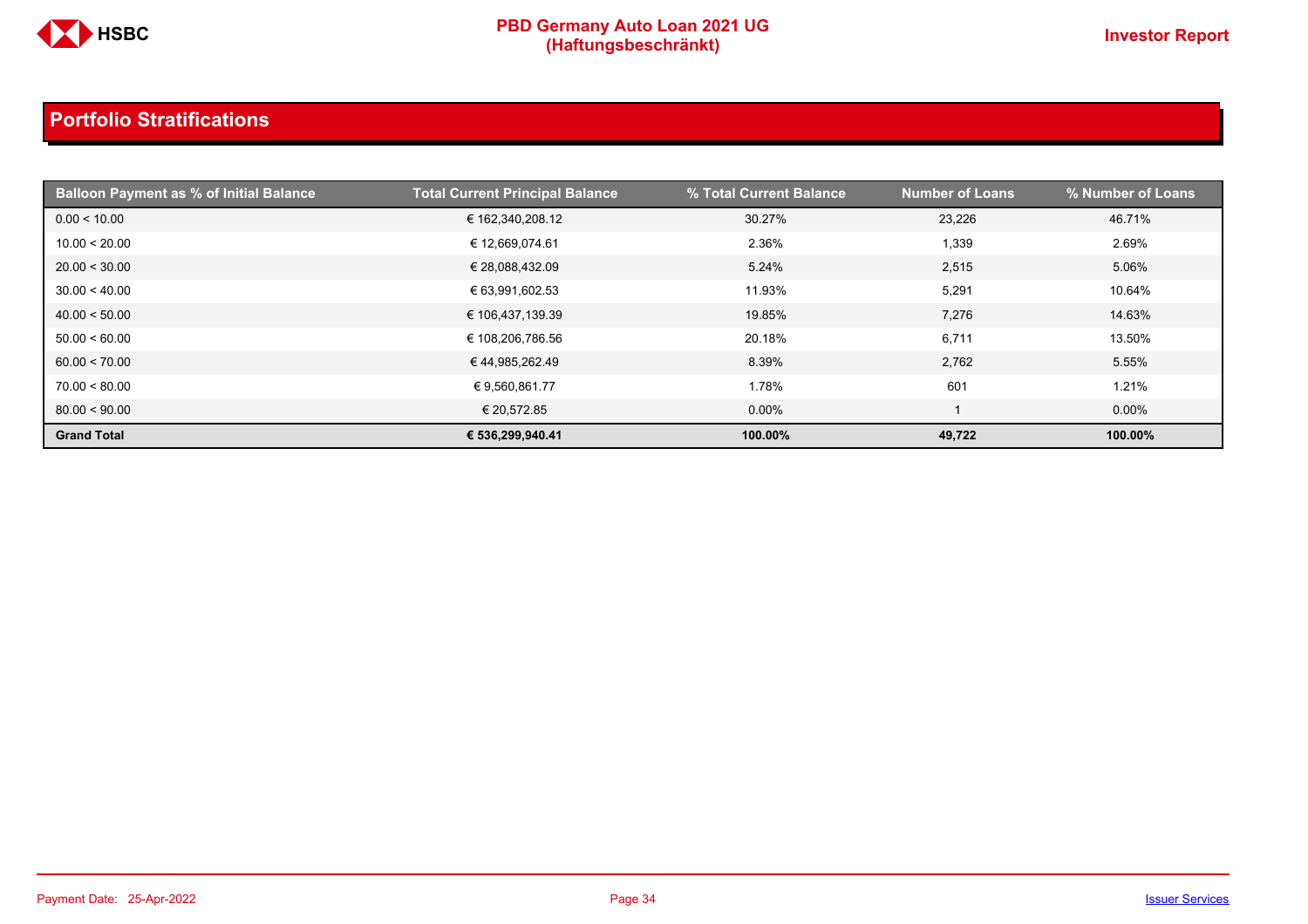

| Year of Origiantion of the Loans | <b>Total Current Principal Balance</b> | % Total Current Balance | <b>Number of Loans</b> | % Number of Loans |
|----------------------------------|----------------------------------------|-------------------------|------------------------|-------------------|
| 2015                             | €9,779.89                              | 0.00%                   | 13                     | 0.03%             |
| 2016                             | € 168,556.31                           | 0.03%                   | 92                     | 0.19%             |
| 2017                             | € 716,015.40                           | 0.13%                   | 224                    | 0.45%             |
| 2018                             | € 26,711,878.58                        | 4.98%                   | 3,678                  | 7.40%             |
| 2019                             | € 118,694,663.54                       | 22.13%                  | 12,808                 | 25.76%            |
| 2020                             | € 185,089,244.04                       | 34.51%                  | 17,364                 | 34.92%            |
| 2021                             | € 174,263,070.94                       | 32.49%                  | 13,537                 | 27.23%            |
| 2022                             | € 30,646,731.71                        | 5.71%                   | 2,006                  | 4.03%             |
| <b>Grand Total</b>               | € 536,299,940.41                       | 100.00%                 | 49,722                 | 100.00%           |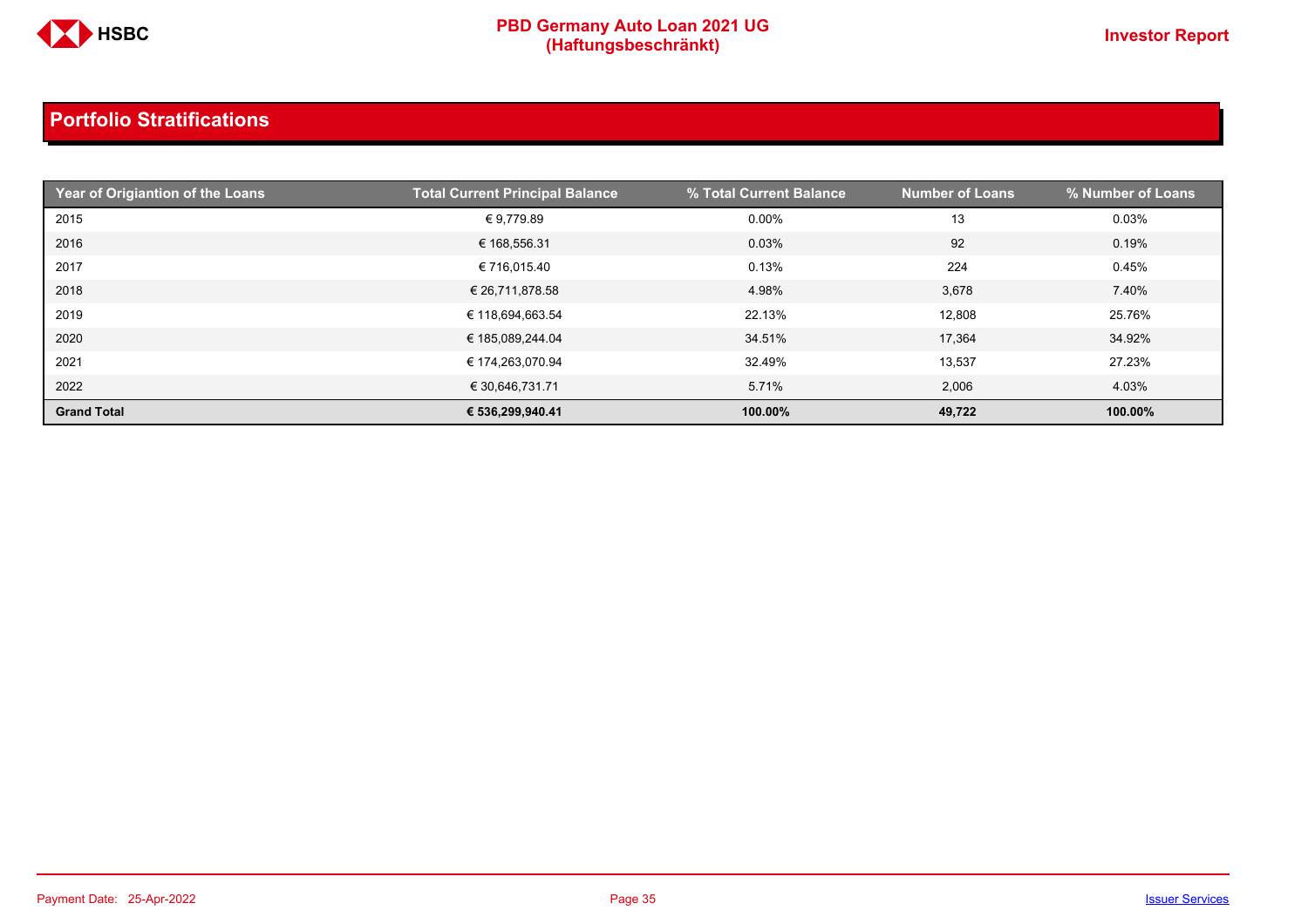

| <b>Borrower Initial Down Payment</b> | <b>Total Current Principal Balance</b> | % Total Current Balance | <b>Number of Loans</b> | % Number of Loans |
|--------------------------------------|----------------------------------------|-------------------------|------------------------|-------------------|
| $0.0000\% < 10.0000\%$               | € 196,761,451.40                       | 36.69%                  | 18,393                 | 36.99%            |
| $10.0000\% < 20.0000\%$              | € 164,840,850.01                       | 30.74%                  | 11.926                 | 23.99%            |
| $20.0000\% < 30.0000\%$              | € 91,076,497.08                        | 16.98%                  | 7,749                  | 15.58%            |
| $30.0000\% < 40.0000\%$              | €45,521,344.31                         | 8.49%                   | 4,764                  | 9.58%             |
| $40.0000\% < 50.0000\%$              | € 21,361,871.98                        | 3.98%                   | 2,957                  | 5.95%             |
| $50.0000\% < 60.0000\%$              | € 10,236,387.93                        | 1.91%                   | 1,955                  | 3.93%             |
| $60.0000\% < 70.0000\%$              | € 4,391,300.25                         | 0.82%                   | 1,034                  | 2.08%             |
| $70.0000\% < 80.0000\%$              | € 1,576,210.18                         | 0.29%                   | 525                    | 1.06%             |
| $80.0000\% < 90.0000\%$              | €415,566.62                            | 0.08%                   | 266                    | 0.53%             |
| $90.0000\% < 100.0000\%$             | € 118,460.65                           | 0.02%                   | 153                    | 0.31%             |
| <b>Grand Total</b>                   | € 536,299,940.41                       | 100.00%                 | 49,722                 | 100.00%           |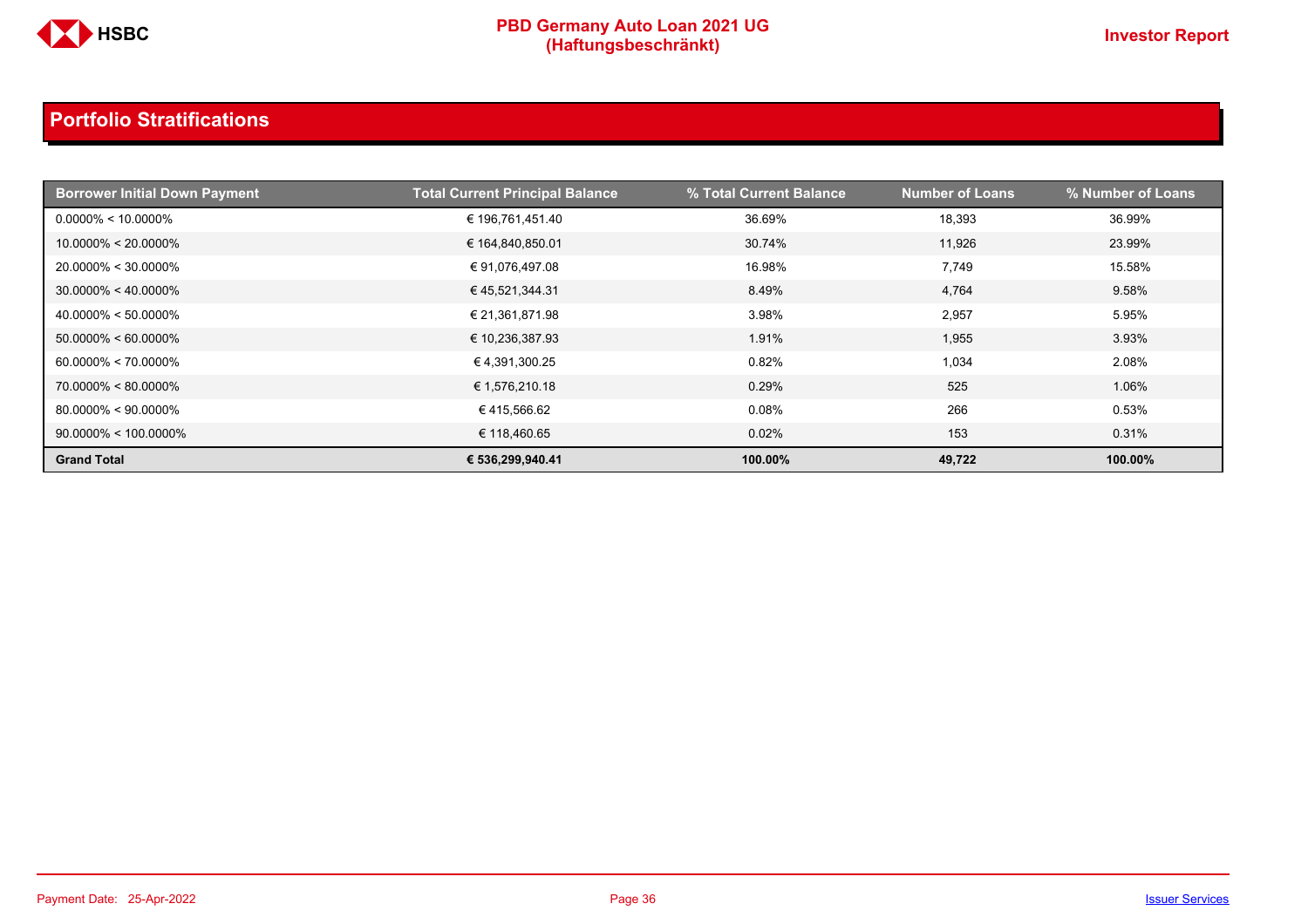

| <b>Original Loan to Value (%)</b> | <b>Total Current Principal Balance</b> | % Total Current Balance | <b>Number of Loans</b> | % Number of Loans |
|-----------------------------------|----------------------------------------|-------------------------|------------------------|-------------------|
| < 10.00                           | € 117,810.72                           | 0.02%                   | 152                    | 0.31%             |
| 10.00 < 20.00                     | €405,750.63                            | 0.08%                   | 257                    | 0.52%             |
| 20.00 < 30.00                     | € 1,580,205.97                         | 0.29%                   | 532                    | 1.07%             |
| 30.00 < 40.00                     | € 4,329,408.29                         | 0.81%                   | 1,019                  | 2.05%             |
| 40.00 < 50.00                     | € 9,948,433.92                         | 1.86%                   | 1,889                  | 3.80%             |
| 50.00 < 60.00                     | € 21,337,616.79                        | 3.98%                   | 2,989                  | 6.01%             |
| 60.00 < 70.00                     | € 45,658,469.26                        | 8.51%                   | 4,783                  | 9.62%             |
| 70.00 < 80.00                     | € 90,347,729.15                        | 16.85%                  | 7,681                  | 15.45%            |
| 80.00 < 90.00                     | € 165,524,110.66                       | 30.86%                  | 11,999                 | 24.13%            |
| 90.00 < 100.00                    | € 42,253,878.46                        | 7.88%                   | 3,014                  | 6.06%             |
| $=100.00$                         | € 154,796,526.56                       | 28.86%                  | 15,407                 | 30.99%            |
| <b>Grand Total</b>                | € 536,299,940.41                       | 100.00%                 | 49,722                 | 100.00%           |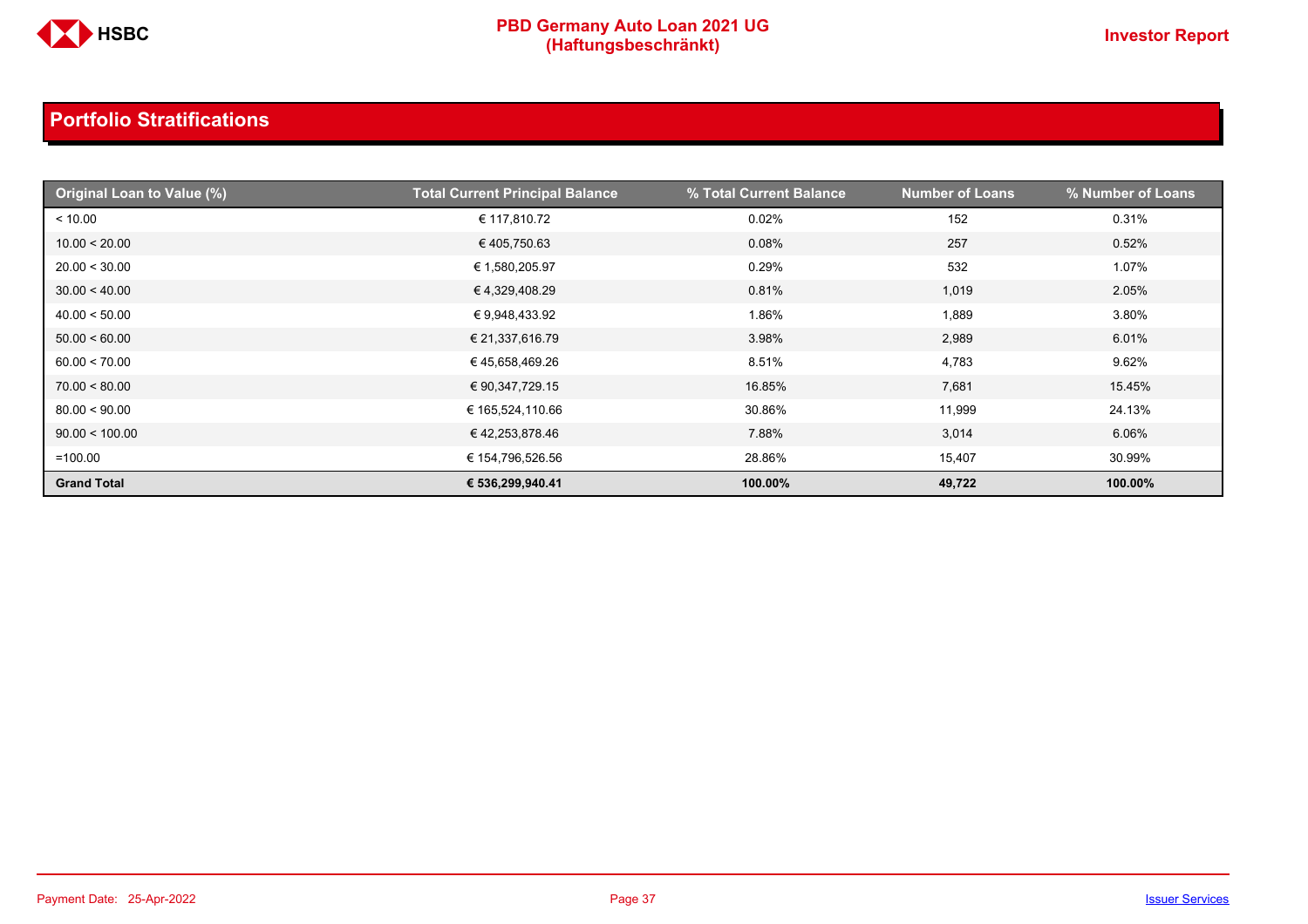

| <b>Region</b>        | <b>Total Current Principal Balance</b> | % Total Current Balance | <b>Number of Loans</b> | % Number of Loans |
|----------------------|----------------------------------------|-------------------------|------------------------|-------------------|
| Baden-Württemberg    | € 66,580,727.04                        | 12.41%                  | 6,297                  | 12.66%            |
| Bayern               | € 55,237,440.89                        | 10.30%                  | 5,074                  | 10.20%            |
| Berlin               | €4,068,466.46                          | 0.76%                   | 341                    | 0.69%             |
| Brandenburg          | € 32,631,826.78                        | 6.08%                   | 2,879                  | 5.79%             |
| Bremen               | € 2,230,801.04                         | 0.42%                   | 239                    | 0.48%             |
| Hamburg              | € 1,556,846.82                         | 0.29%                   | 139                    | 0.28%             |
| Hessen               | € 57,107,232.77                        | 10.65%                  | 5,112                  | 10.28%            |
| Mecklenburg-Vorpomme | € 8,477,371.04                         | 1.58%                   | 749                    | 1.51%             |
| Niedersachsen        | € 34,160,253.48                        | 6.37%                   | 3,281                  | 6.60%             |
| Nordhein-Westfalen   | € 116,490,602.28                       | 21.72%                  | 10,823                 | 21.77%            |
| Rheinland-Pfalz      | € 33,781,517.12                        | 6.30%                   | 3,130                  | 6.30%             |
| Saarland             | € 22,328,579.80                        | 4.16%                   | 2,044                  | 4.11%             |
| Sachsen              | € 42,357,873.38                        | 7.90%                   | 4,127                  | 8.30%             |
| Sachsen-Anhalt       | € 13,563,219.52                        | 2.53%                   | 1,293                  | 2.60%             |
| Schleswig Holstein   | € 32,326,822.61                        | 6.03%                   | 2,998                  | 6.03%             |
| Thüringen            | € 13,400,359.38                        | 2.50%                   | 1,196                  | 2.41%             |
| <b>Grand Total</b>   | € 536,299,940.41                       | 100.00%                 | 49,722                 | 100.00%           |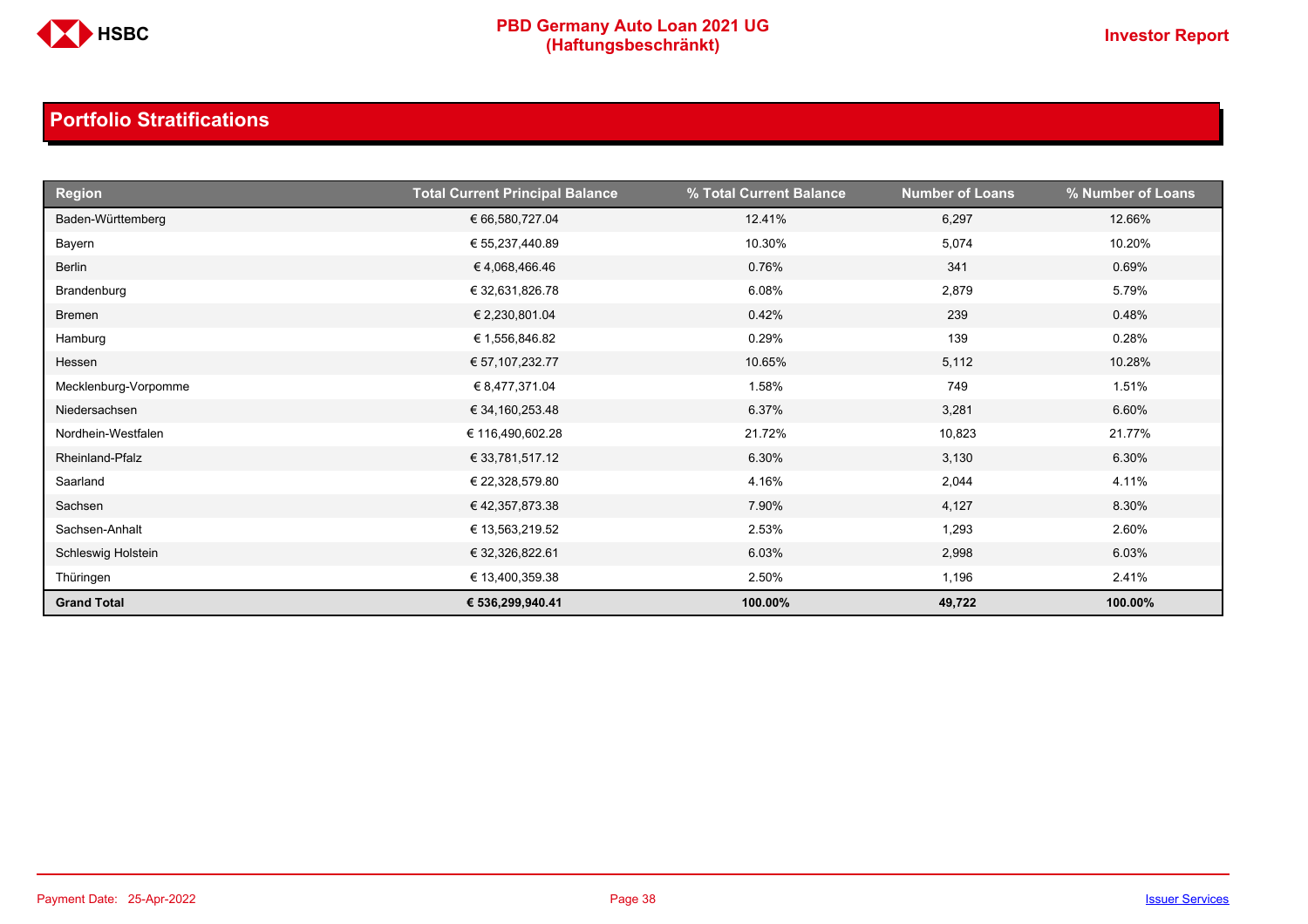

| <b>Car Makers</b>  | <b>Total Current Principal Balance</b> | % Total Current Balance | <b>Number of Loans</b> | % Number of Loans |
|--------------------|----------------------------------------|-------------------------|------------------------|-------------------|
| Citroen            | € 183,145,986.62                       | 34.15%                  | 18,794                 | 37.80%            |
| DS                 | € 7,278,626.11                         | 1.36%                   | 483                    | 0.97%             |
| Others             | € 15,951,495.40                        | 2.97%                   | 2,047                  | 4.12%             |
| Peugeot            | € 329,923,832.28                       | 61.52%                  | 28,398                 | 57.11%            |
| <b>Grand Total</b> | € 536,299,940.41                       | 100.00%                 | 49,722                 | 100.00%           |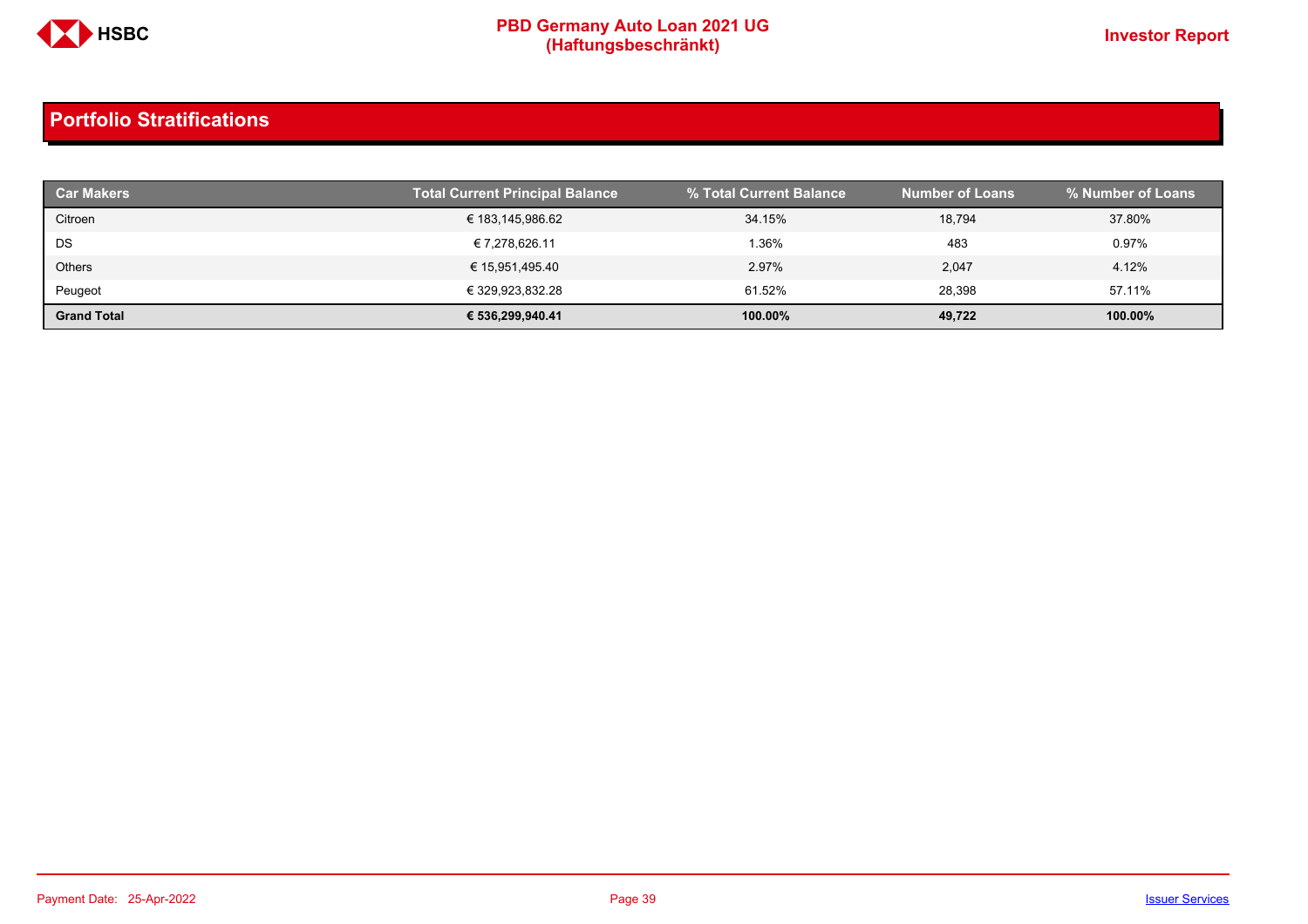

| <b>Fuel Type</b>   | <b>Total Current Principal Balance</b> | % Total Current Balance | <b>Number of Loans</b> | Ⅰ % Number of Loans ່ |
|--------------------|----------------------------------------|-------------------------|------------------------|-----------------------|
| Diesel             | € 280,211,897.16                       | 52.25%                  | 23,511                 | 47.28%                |
| Electric           | € 10,163,334.54                        | 1.90%                   | 551                    | 1.11%                 |
| Hybrid             | € 24,728,164.35                        | 4.61%                   | 1,334                  | 2.68%                 |
| No Data            | € 2,932,882.57                         | 0.55%                   | 242                    | 0.49%                 |
| Petrol             | € 218,263,661.79                       | 40.70%                  | 24,084                 | 48.44%                |
| <b>Grand Total</b> | € 536,299,940.41                       | 100.00%                 | 49,722                 | 100.00%               |